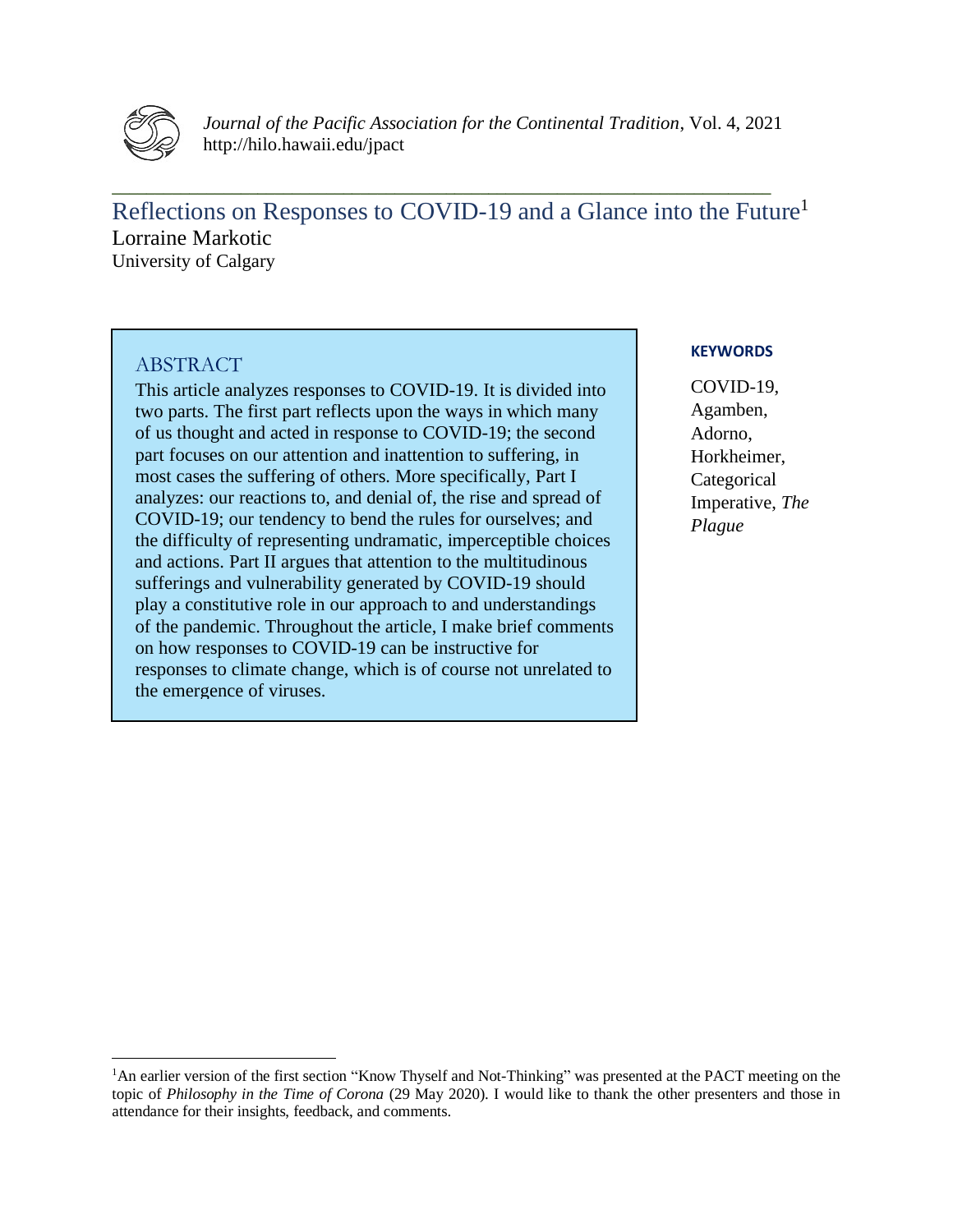#### **134 L. MARKOTIC**

#### **Introduction**

Around the world, COVID-19 led to the implementation of new rules, regulations, and health protocols. These were vigorously appraised, including by philosophers who reflected upon governmental and social policies, or the lack thereof. Early writings frequently discussed the need for contract tracing, simultaneously attending to concerns about the right to privacy with regards to such tracing. Later writings frequently scrutinized policies requiring mandatory maskwearing or vaccinations, simultaneously deliberating individual freedoms. Scientific information led to vastly divergent pandemic protocols in different (even adjacent) countries, such as Sweden and Norway, and fostered intense discussion about which protocols were preferable and why. Economic and health priorities were sometimes, though not always, seen as conflicting, and COVID-19 policies were debated in this context as well. Of clear interest to philosophers were procedures determining who should receive a ventilator if there was a limited supply, or who should be prioritized for vaccination. In other words, philosophers reflected upon whether COVID-19 policies responded to the pandemic in ways that were ethical and efficacious, and whether such policies balanced individual rights and social responsibility.

Without a doubt, it is imperative that we probe and reflect upon government policies, upon what politicians and health officials did and did not do in response to COVID-19. In this article, however, I would like to consider what we ourselves did and did not do in relation to the pandemic, and how certain attitudes configured our responses. Critical evaluation of the particulars of COVID-19 policies is important indeed, but equally necessary is that we consider the more fundamental ways in which most of us responded: how we initially contended with the rise and spread of COVID-19, how we reacted to restrictions, and how our responses might be linked to their capacity for representation. Also of capital import are the orientations underlying our approaches to the pandemic; it is vital that we reflect upon the attitudes that forged our individual and collective responses, especially what we paid attention to and what we ignored. Moreover, both our responses to COVID-19 and what we took into consideration are relevant beyond this pandemic; both are salient to the emergence of future contagious viruses and the pressing problem of climate change.

Part I of this article begins by discussing denial, a key factor in the spread of COVID-19; this short section emphasizes the importance of our being aware of our tendency to "not think" as well as to think. Next follows an examination of the propensity to bend rules and make exceptions for oneself, pointing out the difficulty we have following Kant's Categorical Imperative even when we support COVID-19 restrictions. The article then turns to Camus's *The Plague*, and its presentation of "quiet heroism," arguing for the importance of developing a way to represent "not-doing" or "imperceptible heroism." Part II of this article addresses suffering. This central concern of the early Frankfurt school was not sufficiently emphasized by a philosopher such as Giorgio Agamben in his response to COVID-19, and we ignore it at our peril. Given the amount of suffering COVID-19 spawned—although like any calamity, not for everyone—it is striking that suffering did not play a more central role in how we thought about and responded to COVID-19. Furthermore, with the entire world population vulnerable to COVID-19, vulnerability is also something we need to think about. How we attend to suffering and how we understand vulnerability shapes the society that emerges from a pandemic. While this global pandemic did not inaugurate the revolutionary change for which some had hoped, the various ways in which so many of us responded can nonetheless provide us with significant insights for making change in the future—hopefully also in relation to the inextricable problem of climate change.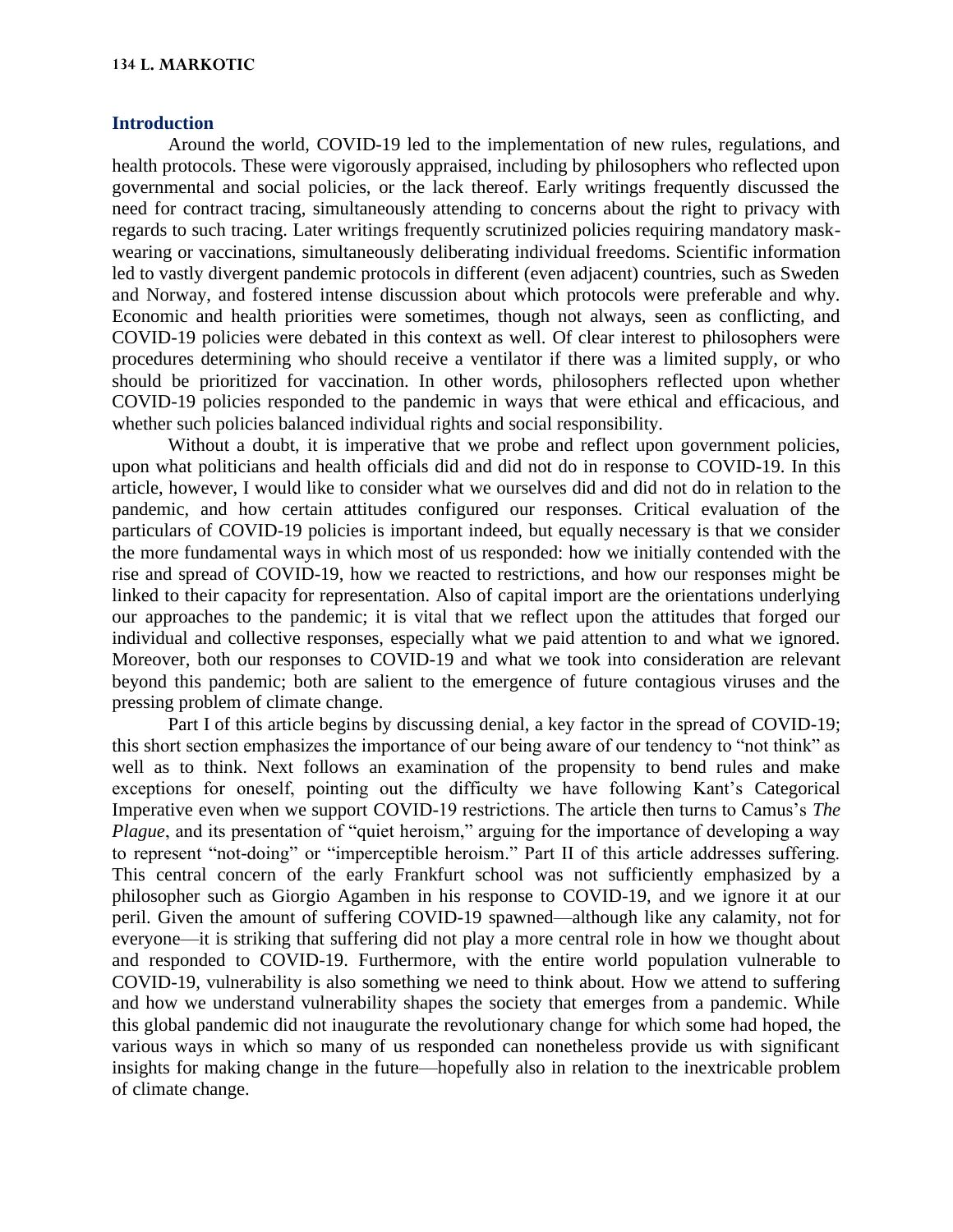#### **I. Denial, Inclination, and Imperceptible Heroism**

#### *Know Thyself and Not-Thinking.*

Indubitably, denial was a decisive factor in the initial spread of COVID-19 and, in many cases, in subsequent waves. Socrates insists that "the unexamined life is not worth living,"<sup>2</sup> and it is exceedingly important that we examine our denial. Given the ludicrous dismissals of COVID-19 by certain populist politicians, news outlets, and websites, it is all too easy to overlook our own denial. When the pandemic emerged in China and then exploded in northern Italy, it exasperated me that so many people in North America somehow thought: "it can't happen here." I found it infuriating that government leaders, and even health officials, were in denial about the reach and the rapidity with which this virus could spread asymptomatically. But it somehow did not occur to me that care homes in the country where I live would be devastated, even though there had already been horrific reports about care homes in other countries, especially Spain where residents were simply abandoned. I was also in a kind of denial.

For almost all of us, there was an aspect of the pandemic that took us by surprise. If we think about this, we are likely to realize that this surprise was the direct result of denial of some sort. Denial is different from Freudian repression. It involves something we have thought about, rather than something that was pushed down into our unconscious before we could even grapple with it. Denial involves a thought that may have crossed our minds, but which we neglected. It entails something we chose not to think about, or not to think about long enough or hard enough. This is a crucial understanding the pandemic can teach us: that we are all in denial about certain things.

Philosophers like to think about things—in different ways, and with different approaches. We think about manifold aspects of the world, about relationships between things, between humans and things, between humans and non-human animals, and, of course, we think about what it means to be human. It is also important, however, to consider exactly how we think and, as a result, how we sometimes do *not* think, or do not think about certain things or do not think in certain ways. What COVID-19 can teach us philosophically is, I am suggesting, that it is important that we reflect upon—that we try to pay heed to—what it is we might sometimes not be thinking about. This is obviously a difficult and unending task, but an exceedingly important one. Since COVID-19 in some way took almost all of us by surprise, including those of us who work on philosophy, our surprise provides a general lesson about the importance of trying to think about what we are not thinking about. As well as asserting that "the unexamined life is not worth living," Socrates encourages one to "know thyself." Knowing oneself involves reflecting upon the forms one's own denial is likely to take. In my case, denial about COVID-19 devastating long term care homes was probably related to a wish to have confidence in Canada's care system and not face up to its weaknesses. It is important, I would argue, that we seek to know ourselves by reflecting upon the ways in which denial might manifest itself.

Moreover, denial regarding COVID-19 can teach us something significant about climate change. It is crucial that we think about whether, as individuals or as a group, there might be facets of climate change we are denying. We need to ask ourselves whether there are aspects of the changes that are ravaging the planet, or indications of the speed with which transformations

<sup>2</sup> Plato, "The Apology" in *The Trial and Death of Socrates.* Third Edition, Trans. G.M.A. Grube, Rev. John M. Cooper. (Indianapolis: Hackett, 2000), 38a, p. 39.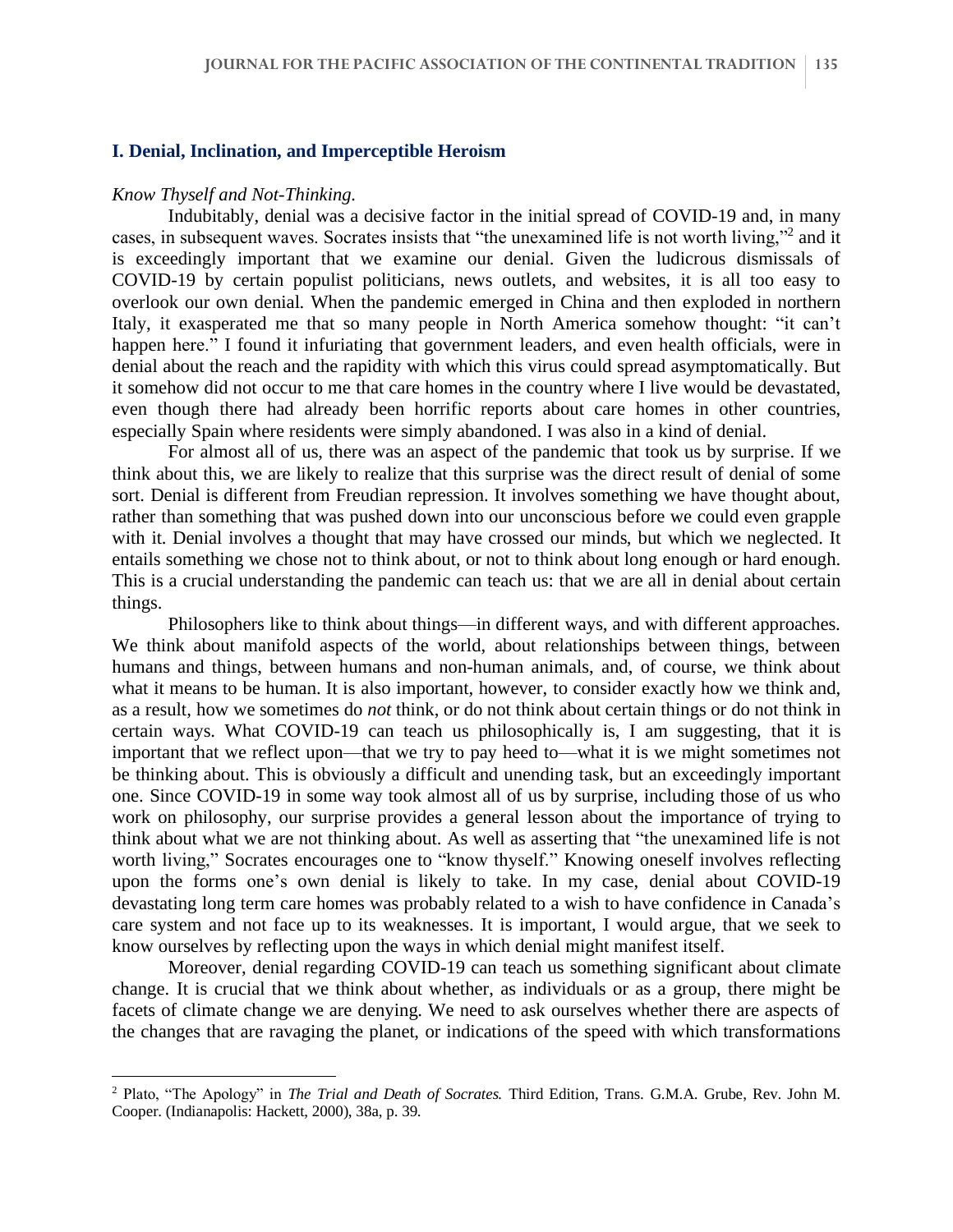are occurring, that we are *not* thinking about. The fact that there are actual climate change deniers should not distract us from considering what we ourselves might be denying, might *not* be thinking about in relation to climate change. Instead of adamantly insisting on the baleful effects of climate change, we should do everything we can to avoid being taken by surprise in relation to unexpected climate developments. In other words, we should try to think about what we might *not* be thinking about in relation to climate change.

# *Bending the rules*

Even when we are attuned to the serious and abundant dangers of the spread of COVID-19, we might still be in denial about the possibility that *we* ourselves will contract the virus and that we might thus transmit it to someone else. Indeed, numerous persons who agreed with the COVID-19 related rules, even espoused these very rules, did not always follow them. Many people who accepted restrictions and lockdowns, who considered them necessary and justified, did not themselves adhere to the strictures. Politicians, university presidents, and even medical officers violated the rules they had put into place, sometimes even put into law. Contrary to their own stipulations, they engaged in non-essential travel or attended gatherings they had proscribed. In almost every country, it seems, there was a well-known person who broke the rules not because they objected to these rules (quite a different issue, which I discuss in Part II), but because they thought that they were somehow excepted from the restrictions they backed.<sup>3</sup> Of course, it is not unusual for powerful or renowned people to believe that they have a kind of diplomatic immunity, and that their power or position puts them above the law, indeed exempts them from it. Such violations by "leaders" infuriated many people, especially those whose own

third health minister in just six weeks," *Euronews*, (29/10/2020) [\[https://www.euronews.com/2020/10/29/coronavirus-czech-republic-has-its-third-health-minister-in-just-six-](https://www.euronews.com/2020/10/29/coronavirus-czech-republic-has-its-third-health-minister-in-just-six-weeks)

COVID-19 restrictions—should not have been open in the first place. See "Coronavirus: Czech Republic has its

<sup>&</sup>lt;sup>3</sup> In Scotland, the chief medical officer was forced to resign after visiting her second home twice, despite her own insistence that people avoid all non-essential travel. See Severin Carrell, "Scotland's chief medical officer quits over second home row," *The Guardian* (Sun 5 Apr 2020) [\[https://www.theguardian.com/uk-news/2020/apr/05/scotland](https://www.theguardian.com/uk-news/2020/apr/05/scotland-chief-medical-officer-seen-flouting-lockdown-advice-catherine-calderwood)[chief-medical-officer-seen-flouting-lockdown-advice-catherine-calderwood\]](https://www.theguardian.com/uk-news/2020/apr/05/scotland-chief-medical-officer-seen-flouting-lockdown-advice-catherine-calderwood), accessed 15 April 2020. In the U.K., the travels during lockdown of Dominic Cummings, Prime Minister Boris Johnson's chief advisor, led to protracted furor, including the resignation of a cardiologist who had been drafted into a COVID-19 intensive care unit. See Alex Moshakis, "'It was an act of principle': The Covid doctor who quit over Cummings," *The Guardian* (Sun 23 Aug 2020) [\[https://www.theguardian.com/politics/2020/aug/23/it-was-an-act-of-principle-the-covid-doctor-who](https://www.theguardian.com/politics/2020/aug/23/it-was-an-act-of-principle-the-covid-doctor-who-quit-over-cummings)[quit-over-cummings\]](https://www.theguardian.com/politics/2020/aug/23/it-was-an-act-of-principle-the-covid-doctor-who-quit-over-cummings), accessed 24 Aug 2020. In mid-August, the Chair of Ireland's tourism authority had to resign after going on holiday to Italy in the midst of his own "no place like home" campaign. See Aaron Walawalkar,"Irish tourism chair resigns after ignoring coronavirus travel advice," *The Guardian* (Sat 15 Aug 2020) [\[https://www.theguardian.com/world/2020/aug/15/irish-tourism-chair-resigns-michael-cawley-coronavirus-travel](https://www.theguardian.com/world/2020/aug/15/irish-tourism-chair-resigns-michael-cawley-coronavirus-travel-advice)[advice\]](https://www.theguardian.com/world/2020/aug/15/irish-tourism-chair-resigns-michael-cawley-coronavirus-travel-advice), accessed 16 August 2020. In October, the president of Notre Dame university became ill with COVID-19 after he flew to Washington where he attended a White House ceremony and chose not to wear a mask. His trip violated the university's policy on essential travel, and contravened both his own demand for physical distancing and his mask mandate. See Kathleen Gray and Shawn Hubler, "Notre Dame's President faces an Angry Campus After Getting the Coronavirus," *New York Times* (Oct. 7, 2020) [\[https://www.nytimes.com/2020/10/07/us/notre](https://www.nytimes.com/2020/10/07/us/notre-dame-president-covid.html)[dame-president-COVID.html\]](https://www.nytimes.com/2020/10/07/us/notre-dame-president-covid.html) accessed 7 Oct 2020. In late October, the Czech Republic acquired its third health minister in six weeks after the presiding health minister was photographed leaving a restaurant that—given his own

[weeks.](https://www.euronews.com/2020/10/29/coronavirus-czech-republic-has-its-third-health-minister-in-just-six-weeks)], accessed 30 Oct 2020. In mid-December Dr. Deborah Birx, a White House virus expert said she would stand down because it had emerged that she had travelled to a vacation home to host a Thanksgiving get-together with three generations of her family from two households after having urged Americans to restrict Thanksgiving celebrations to their immediate household. See "Dr Deborah Birx : White House virus expert quits over holiday travel," *BBC News* (23 December 2020) [\[https://www.bbc.com/news/world-us-canada-55419954\]](https://www.bbc.com/news/world-us-canada-55419954), accessed 23 Dec 2020.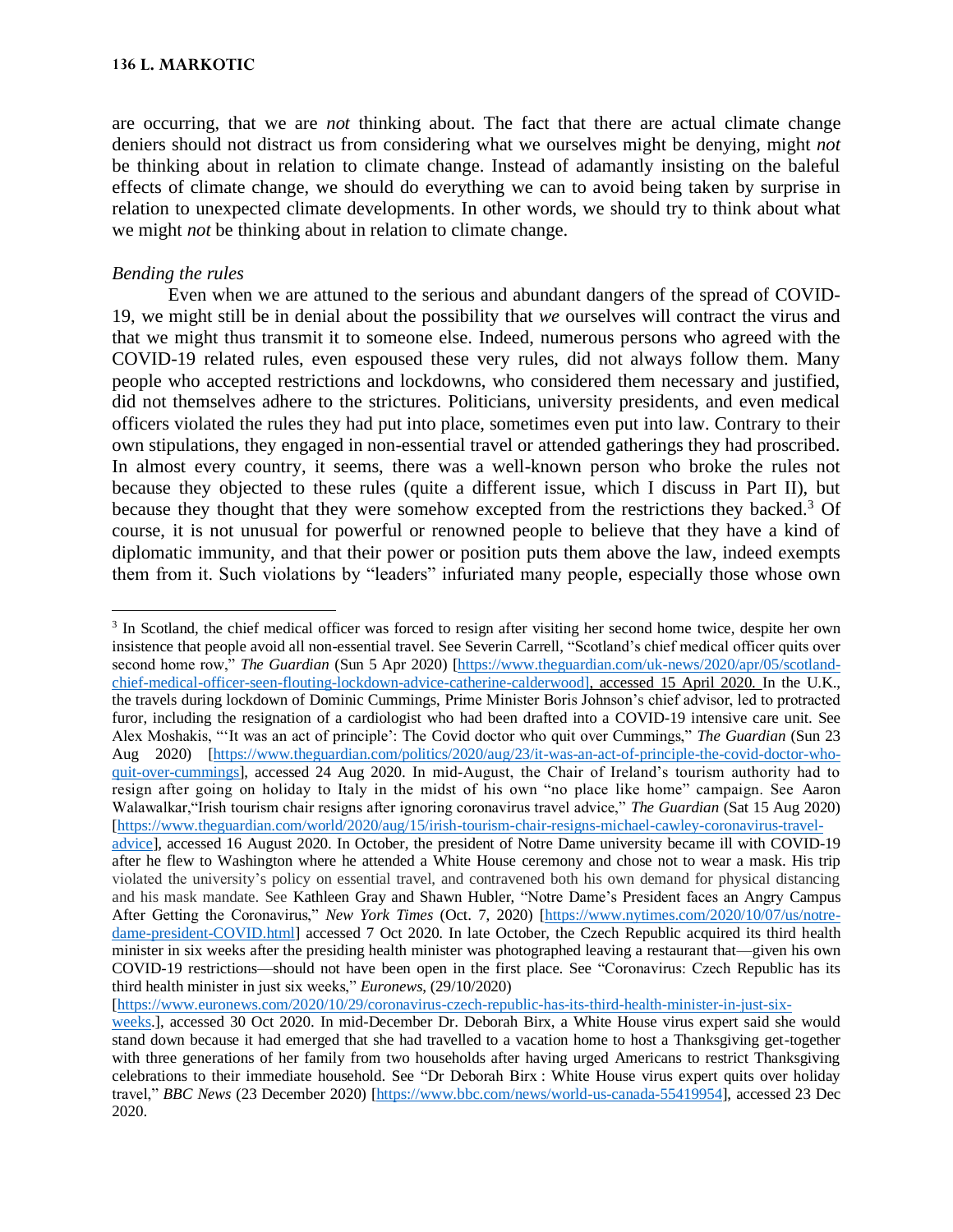compliance with the restrictions entailed serious distress, for example in not being able to visit someone in hospital or not attending a funeral.

But while well-known people are the ones reported in the media, they are hardly the only ones who violated the very rules they seemed to support. Many ordinary persons engaged in nonessential travel, attended gatherings, or disregarded other restrictions even as they advocated the rules. Persons who realized that one should isolate oneself for two weeks if returning from another country, indeed would have censured anyone who did not do so, nevertheless went for walks or even for groceries during this two-week period. I believe we have all contravened the rules in some way, even if not egregiously. Although I should have been more alert, a number of times I forgot to keep my distance from others. And when I took out my mask once before entering a store, I realized that the strap was broken; it seemed inconvenient to return home for another mask, however, so I simply held the mask in place with one hand, rationalizing that I was just popping into the store for a couple of things. At some point, I think most of us infringed upon the rules, excusing our actions in one way or another.

It is in such contexts that Immanuel Kant's Categorical Imperative is relevant. For Kant's Categorical Imperative is designed to prevent exactly this: our tendency to make exceptions for ourselves and our behavior. Kant states: "*Act only in accordance with that maxim through which you can at the same time will that it become a universal law*."<sup>4</sup> In other words, we should not engage in any action unless we can envision a world in which everyone did the same. The example frequently used is that of lying: if everyone lied, no one would believe what anyone else said, and the world would be chaotic. Moreover, whatever goal we sought to achieve by lying would be unachievable, for if lying were universalized, it would become practically ineffective since hardly anyone would believe what anyone else said. According to Kant, we can use our reason to determine whether a particular action is universalizable, and therefore moral.

In fact, COVID-19 restrictions are an abundantly clear demonstration of how Kant's Categorical Imperative *should* operate. If we conceive of a world in which we ignore COVID-19 restrictions by engaging in non-essential travel, for example, we quickly realize that this would be a world in disarray. The goal we hoped to achieve—easily taking a trip somewhere—would not be achievable. If everyone engaged in non-essential travel, COVID-19 would spread rapidly, airlines would shut down or at least certain flights would be cancelled, and many grocery stores and gas stations would close because people were ill. Most consequential, roads would be clogged with vehicles transporting the ill to test centers, clinics, or hospitals. Following Kant, our ratiocination informs us that engaging in non-essential travel is immoral. While our tendency may be to follow our inclinations, the Categorical Imperative insists that we rationally reflect upon whether these actions are universalizable.

What is worth noting is, in my view, that when we break the COVID-19 rules, we usually consider ourselves only to have bent them. We often deny that we are putting anyone in danger; we tell ourselves that we are taking precautions, or we think about all the precautions that we have been taking, or generally take, to support public health. But the strength of Kant's Categorical Imperative is that it does not allow for such qualifications or excuses. Kant's Categorical Imperative is, unambiguously, categorical. Built into the imperative is the command that we do *not* make an exception for ourselves and our situation. The Categorical Imperative is designed to make reason unconditionally prevail over rationalization.

<sup>4</sup> Immanuel Kant, *Groundwork for the Metaphysics of Morals*, Ed. and trans. Allen W. Wood, Contributors J.B. Schneewind, Marcia Baron, Shelly Kagan, Allen W. Wood (New Haven: Yale UP, 2002), p. 37.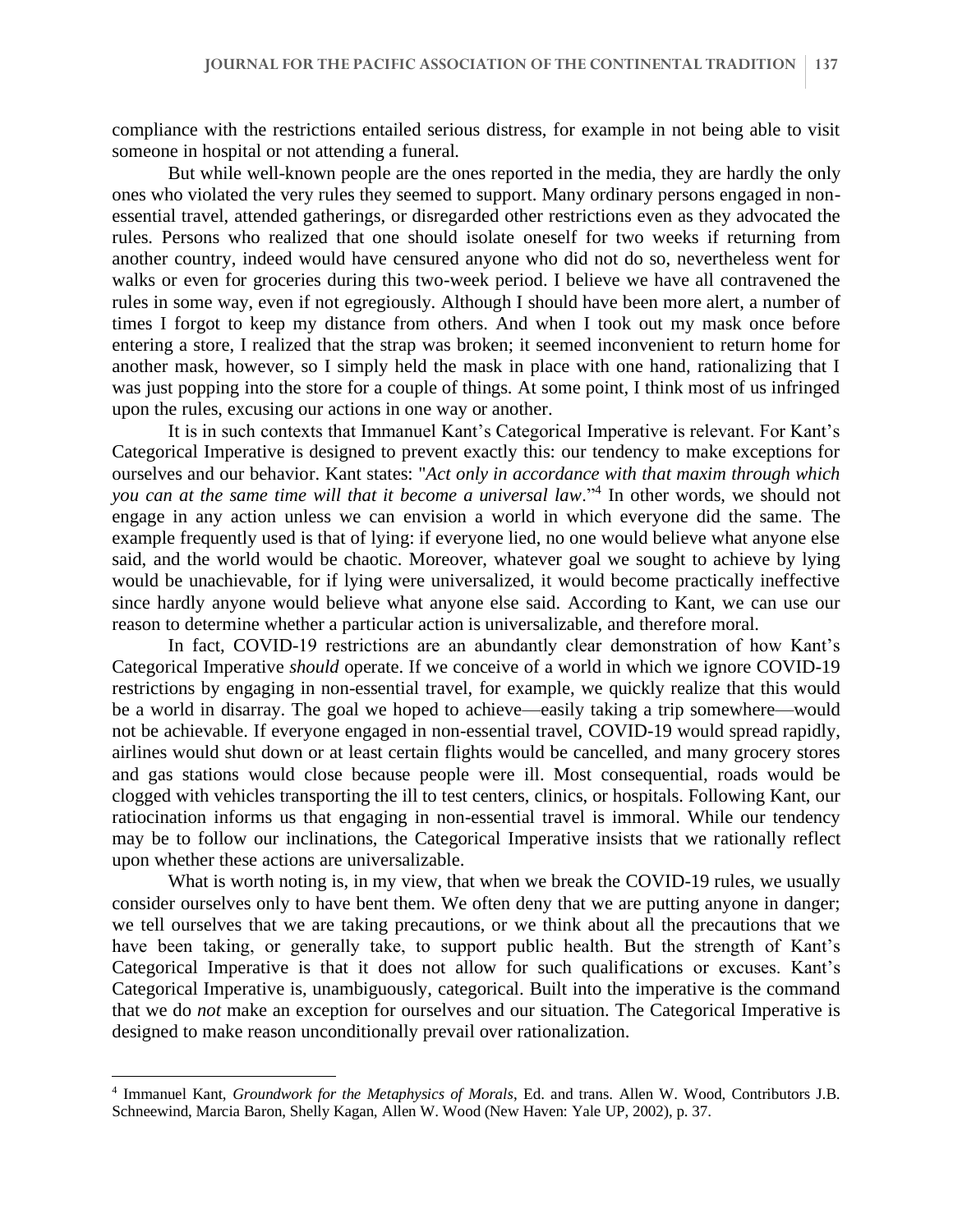Where Kant's Categorical Imperative gets tricky is in extreme situations; for example, in a case where lying to a potential murderer about someone's whereabouts would save that person's life. In relation to COVID-19, one can easily conceive of extenuating circumstances that would lead one to contemplate disobeying restrictions: for example, bringing food to an elderly person who has sprained their ankle and is unable to look after themselves; or the more ambiguous situation of travelling to visit someone because there is a slight possibility they might be suicidal. For the vast part, however, our rule-breaking did not involve extenuating circumstances. We disregarded the injunctions because we were in a hurry, or because they were inconvenient, or because changing our plans seemed complicated, and so on. We simply wanted to do certain things, or wanted to do them a certain way, and we followed our inclinations instead of rationally reflecting upon whether our actions were universalizable. While hypothetical quandaries and the actual real-life dilemmas a few people experienced are instructive for thought, it is our everyday rule breaking or "rule-bending" that I believe we most need to think about more.

Ultimately, Kant's moral theory is based on a notion of duty. Kant argues that we are obliged to act on what reason reveals is our duty, irrespective of the benefits to others or, especially, to ourselves. It is our duty to vanquish—to *resist* rather than rationalize—our inclinations, to act in ways that are universalizable, above all *not* to act in any way that is not universalizable. Today, notions of duty and obligation seem somewhat old-fashioned, but Kant's Categorical Imperative indicates an exceedingly important—not to be ignored—human tendency: our inclination to treat ourselves as exceptions. Kant's moral theory underlines our penchant for granting ourselves dispensations from restrictions, *even restrictions we consider judicious and necessary*.

Over and over again during COVID-19, including during the most perilous periods, when numbers were the highest, we behaved as if we were exceptions. Are we simply selfish? Or inflexible? Or selfishly inflexible? Do we have an irrepressible desire to continue to do what we have always done no matter what? To what extent does the individualism fostered by neoliberalism encourage such behavior? Most important, how do we contend with this phenomenon, this attitude that it is okay to bend the rules even as we might be fulminating against those who break them? This pandemic is unlikely to be our last. It seems exceedingly important, therefore, that we reflect upon why we are so ready to convince ourselves that our situation somehow exempts us from restrictions we approve.

COVID-19 revealed that even when we advocated health rules and restrictions, even strongly advocated them, we were ready to waive them for ourselves in certain situations. This is and will be an increasing concern in relation to climate change. Indeed, if we have trouble not bending the rules and not making exceptions for ourselves, not doing what we want during a pandemic that involves a *highly contagious* virus that can be asymptomatic for up to fourteen days and spread *exponentially*, how are we going to resist our inclinations in relation to climate change? Even if we advocate rules and regulations designed to reduce climate change, are many of us going to regard ourselves as exceptions to these rules, granting ourselves "diplomatic immunity"? Are we blithely going to break the rules, convincing ourselves that we are only bending them? Now would seem a good time for us to start thinking about this.

## *Imperceptible Heroism*

While Kant's Categorical Imperative highlights our tendency to follow our inclinations and rationalize doing what we want to do, Albert Camus's *The Plague* can be shown to indicate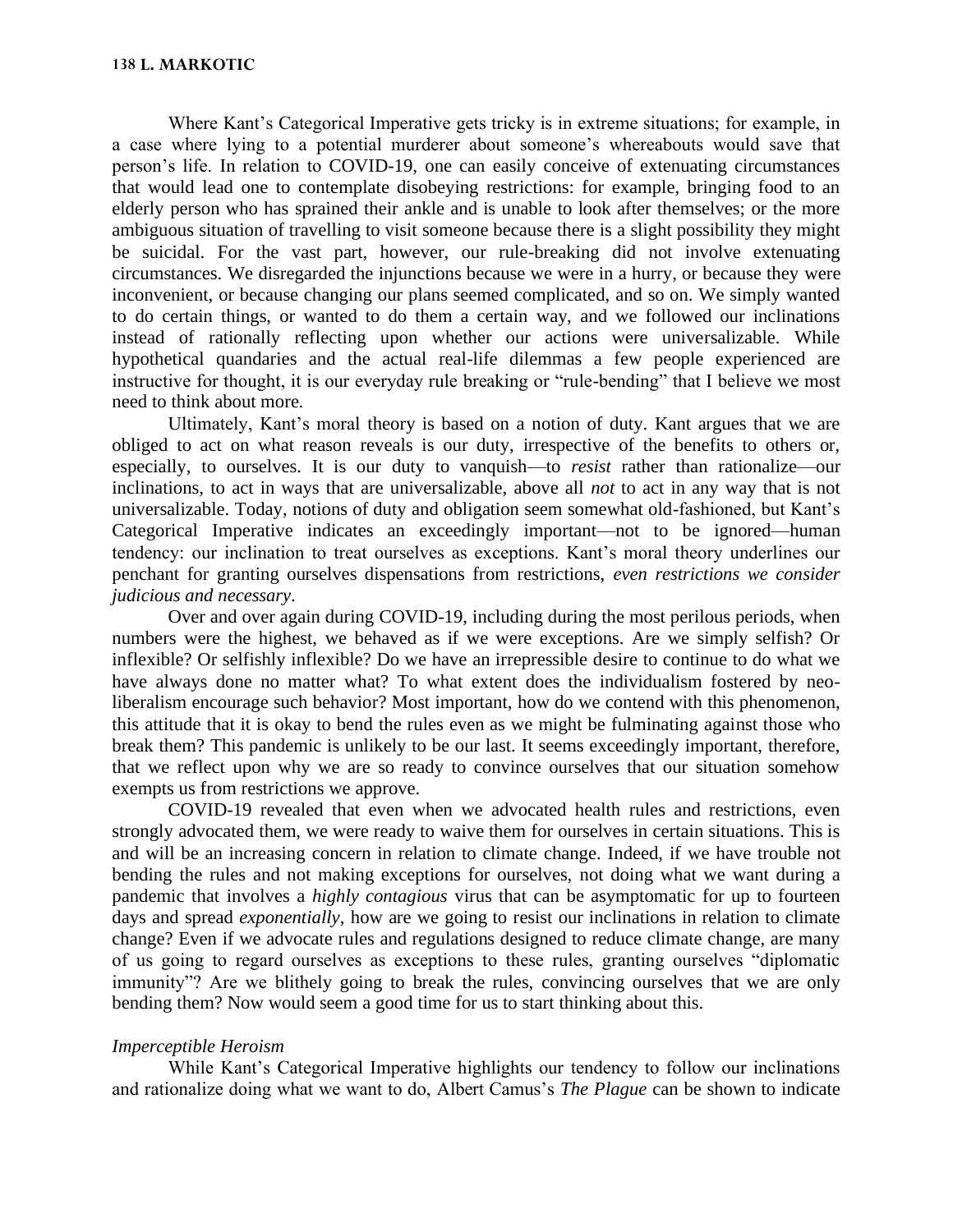the difficulty of refraining from doing, the difficulty of "not doing" during a pandemic. The novel depicts those who choose to fight an outbreak of the bubonic plague. Dr. Rieux, the protagonist, remains in the quarantined city, attending to the infected and awaiting a serum even though his wife is lying ill in a sanatorium outside the city. Another character, Tarrou, organizes volunteers to constitute sanitation teams, which many characters willingly join. Rambert, a journalist visiting the city, initially tries to escape to be with his lover in Paris but then relinquishes his desire for personal happiness and joins the volunteers. Critics frequently refer to the "quiet heroism" of Camus's characters who, without fanfare, decide to battle the epidemic out of human solidarity. Not all of them survive. Tarrou dies at the end of the novel just before the plague is quelled; and although Rieux survives, his wife dies in the sanitorium before he is able to see her again. These characters can be compared to the health professionals during COVID-19 who continued to work to save lives and to care for patients despite the risks they incurred. As we know, many of them did not even have adequate PPE (personal protective equipment) to protect themselves and do their jobs properly.

But while health professionals were called to *do* something in response to COVID-19, what most people were asked to do was simply to stay at home. In *The Plague*, Rieux and Rambert "stay" insofar as they do not flee the city to join a wife or lover, but instead choose to remain and combat the plague. Nevertheless, they and the other characters who join the health teams *do* something. Their work is demanding and exhausting—and above all else, it is risky but doing nothing—while obviously not risky—can also be difficult. When there is a crisis, most of us want to act. This is what *The Plague* demonstrates in relation to Rieux's actions and to the formation of the sanitation teams and actions of the members.

It is tough to refrain from doing. "Not doing" can seem like doing nothing. During the early period of COVID-19, many people offered to do things like shop for other people; others formed support groups, and many people organized online assistance for those having difficulties under lockdown. But the distinct and striking characteristic of COVID-19 is that we can fight its spread by *not* doing things. Many people saved lives by staying home even though they very much wanted to go out and do something or be with others. Given the often-asymptomatic nature of COVID-19, and the infectiousness of variants, people may even have saved lives simply by *not* returning to a store when they forgot something they considered important. Certainly, persons who ardently wished to get together with friends or to attend gatherings, but who stayed home can be considered heroes in a certain sense. This is especially the case for individuals living alone who did not have people visit, for elderly people uncomfortable with communicating through technology who did not gather with others, and for young people living in their parent's home who resisted meeting up with friends. I would designate such quiescence as "imperceptible heroism": imperceptible because it is not something that can be seen, and heroism because it is not easy to stay home.

What is perhaps most noteworthy in this context is that the decisions and actions of such individuals cannot so easily be depicted. Whereas Camus can write a lengthy novel about the quiet heroism or quiet virtue of those actively battling a plague, it is much more difficult to conceive of a dramatic story about people who resist their yearning to go out, who relinquish attending an important gathering, who suppress their desire to travel somewhere, or who withstand their desire to visit friends or loved ones: people who stay put despite their ardent wish not to do so. Such choices do not readily lend themselves to narrative representation. This does not mean that representing them is impossible, but rather that our models for heroic action generally involve evident action. Heroic *in*activity is seldom portrayed. But we need to think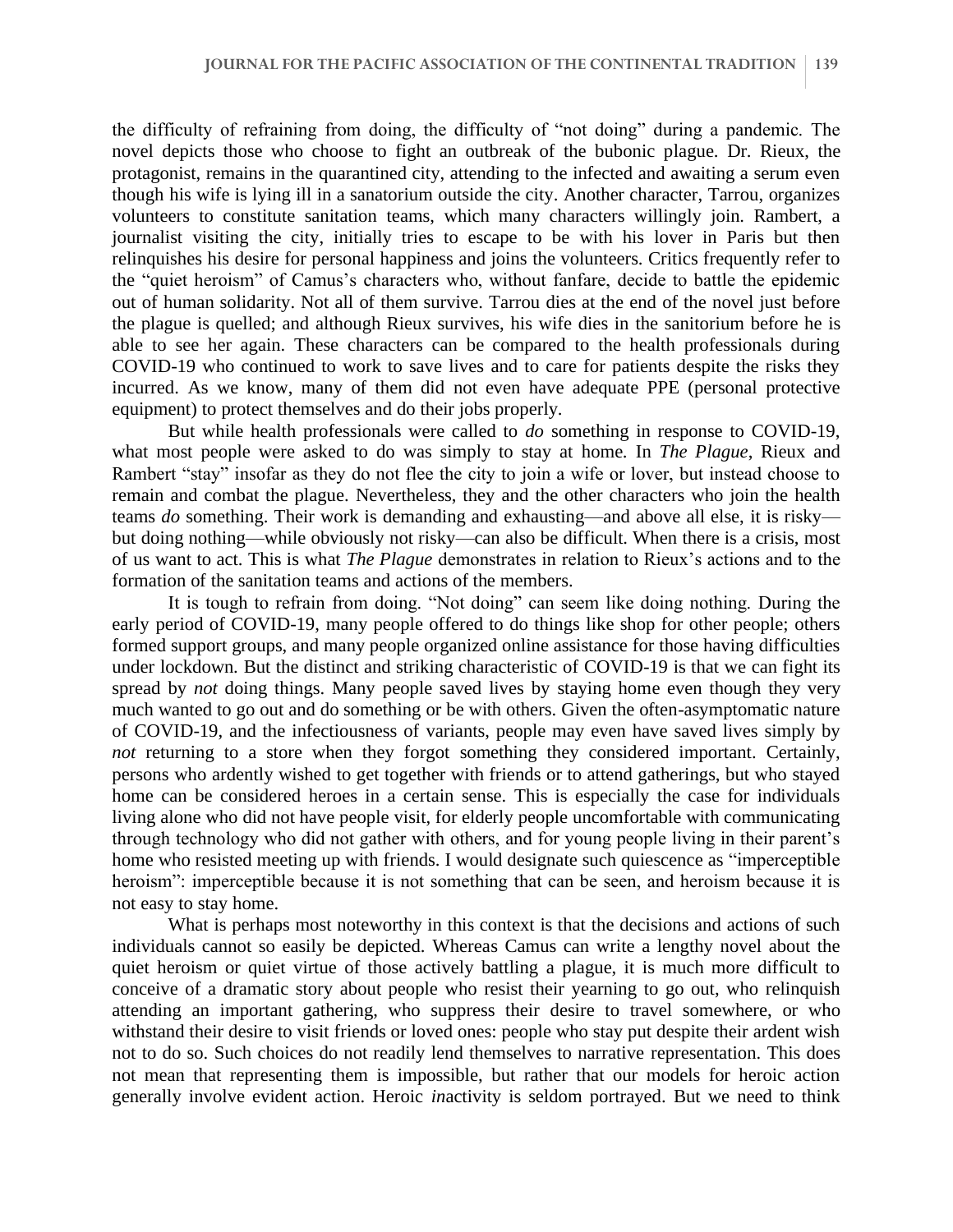about how we can create such alternative depictions or narratives. It is possible that a factor in the difficulty we had staying home or isolating ourselves may even be the dearth of such renderings.<sup>5</sup> Since this pandemic is unlikely to be our last, we need to find a way to represent the choices and quiescent actions—and they are actions—of persons who refrain from doing. In the context of a highly contagious global virus, restraining and suppressing our social impulses and personal desires can be heroic. It is crucial, therefore, that we find a way to represent what I am here referring to as "imperceptible heroism."

Indubitably, there is a connection with climate change in this regard as well. We must act against climate change, of course, but some of our actions, some choices we make, will necessarily involve *not* doing certain things. And this is likely increasingly to become the case. As we struggle against climate change, part of the battle involves not-doing. It involves restraint and resistance to our social and individual wants. COVID-19 illustrates the importance of finding a way to represent this quiescence as heroic or at least laudable, even if imperceptible.

## **II. Suffering**

### *Agamben and the early Frankfurt School*

In the previous part, I considered what COVID-19 can teach us about our propensity to deny or not think about uncomfortable threats, our inclination to bend rules and regard ourselves as exceptions, and our tendency to regard "not doing" as doing nothing. Throughout that discussion, I treated the importance and efficacy of following COVID-19 restrictions as intuitively right. Here, I begin by discussing disapprobation of lockdown rules, notably that of Giorgio Agamben, the philosopher who explicitly and vehemently opposed lockdown and restrictions.

In late February 2020, Agamben wrote a short statement titled "The Invention of an Epidemic," objecting that unwarranted emergency measures had been imposed in Italy. In Agamben's view, the response to SARS-CoV2 was "disproportionate"; he adamantly protested the restrictions on movement and the suspensions of daily life. In his view, government lockdown entailed "serious limitations of freedom" involving recourse to a "state of exception."<sup>6</sup> Agamben concluded his statement with the allegation that "in a perverse vicious circle, the limitations of freedom imposed by governments are accepted in the name of a desire for safety

<sup>&</sup>lt;sup>5</sup> A clever German public service message encouraging people to stay home during the second wave uses humor to present staying home as heroic. It portrays an elderly man describing the winter of 2020 in the manner of a former soldier relating his war experiences. The speaker refers to the fate of the country as having been in the hands of his generation, relating how they mustered their courage and did what was demanded of them, "the right thing to do [*das einzig Richtige*]: absolutely nothing." He explains how the couch was their front and patience their weapon, concluding: "That's how we became heroes, back then, in the Corona winter of 2020." The video is followed by a government message that reads: "Be a hero too: stay home [*Werde auch du zum Helden und bleib zuhause*]." I would like to thank Chris Lauer for drawing this video to my attention. The video evoked much praise, but also some criticism in Germany, the former for its clever humor, the latter for the war discourse, for the parallels drawn with the second world war despite its horrific events, and for detracting from health care workers as the actual heroes. [\[https://www.youtube.com/watch?v=FS1DDn2eklU\]](https://www.youtube.com/watch?v=FS1DDn2eklU), accessed 26 May 2021. The video was widely viewed and a second, follow-up video was produced, narrated by the elderly man's partner, who looks back and says: "Exceptional times need exceptional heroes." [https://www.youtube.com/watch?v=5ATz4FOUzvI], accessed 27 May 2021.

<sup>6</sup> Giorgio Agamben, "The Invention of an Epidemic," (26/02/2020) in "Coronavirus and philosophers: M. Foucault, G. Agamben, S. Benvenuto," *European Journal of Psychoanalysis* [\[https://www.journal-psychoanalysis.eu/](https://www.journal-psychoanalysis.eu/%20coronavirus-and-philosophers/)  [coronavirus-and-philosophers/\]](https://www.journal-psychoanalysis.eu/%20coronavirus-and-philosophers/), accessed 12 April 2020. Hereafter referenced parenthetically in the text.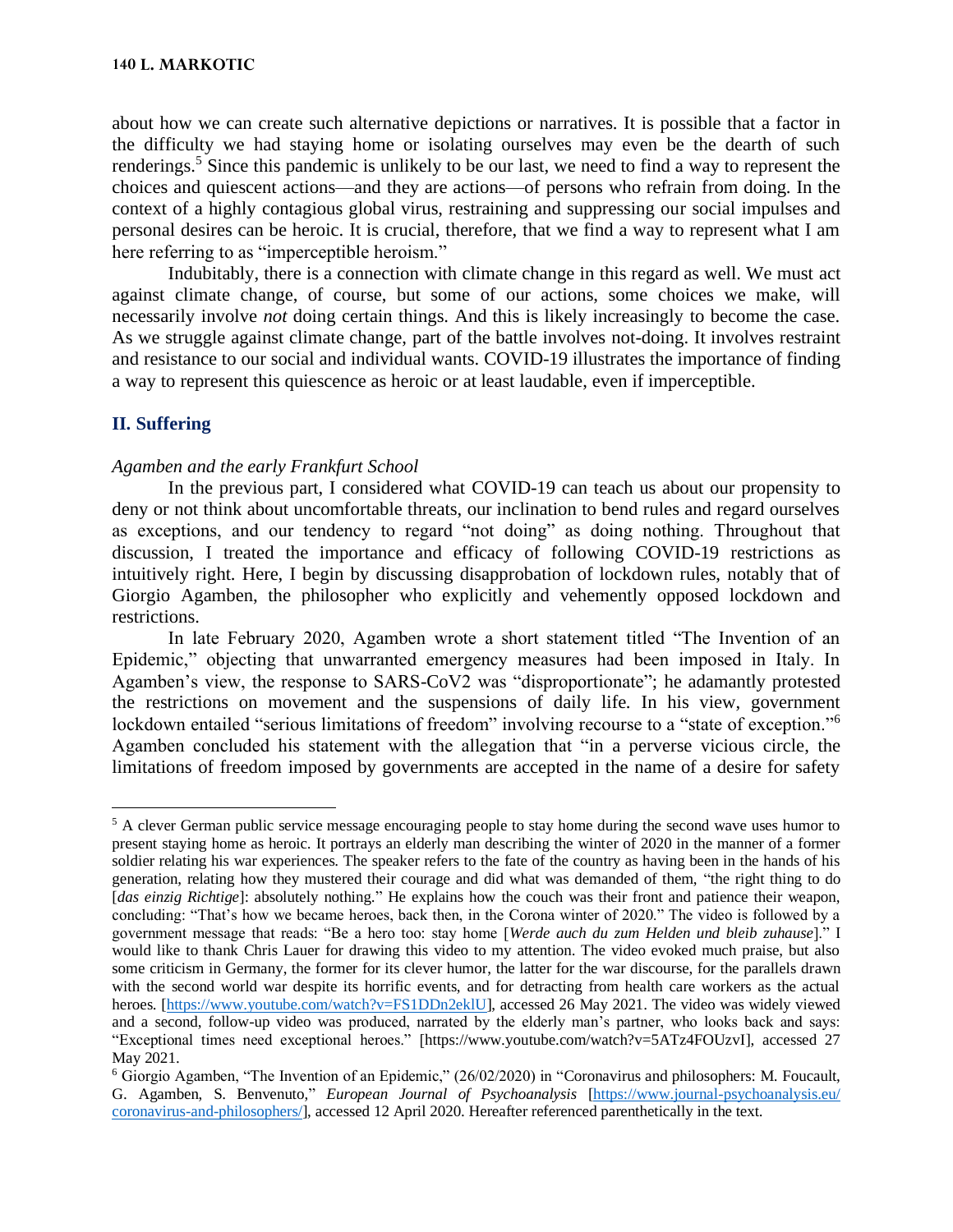that was created by the same governments that are now intervening to satisfy it" (ibid.). Not least because Agamben declared the virus "not too different from the normal flus that affect us," swift and wide-spread condemnation of his position ensued, including from other philosophers.<sup>7</sup> Moreover, the subtitle of an article in the *Chronicle of Higher Education*, titled "Giorgio Agamben's Coronavirus Cluelessness," refers to Agamben's paranoia.<sup>8</sup>

While I think Agamben was wholly mistaken to oppose lockdown, his underlying concern that states of exception become a "normal paradigm for government" (ibid.), a default that can readily be initiated, should be taken seriously. Governments frequently use threats to their country and the claim to be protecting citizens as a justification for curtailing freedoms, indeed often as a way of stifling opposition to their policies, including ones not related to the threat. The claim to "keep us safe" is employed by both democratic and authoritarian governments to justify increased surveillance and social control. Foucault has demonstrated how biopower infiltrates populations, inscribes individuals into social norms, and helps construct and constitute subjectivity. Therefore, even if we disagreed with Agamben and insistently supported COVID-19 related restrictions, we should not forget the potential of governmental reach to become Orwellian and autocratic, and the tendency of rules and practices to extend beyond their purview.

In "Biomedical Apparatuses or Conviviality?," published in March 2020, Greg Bird writes that after his initial fury at Agamben's remarks, he came to see some value in Agamben's intervention, noting that "biomedical apparatuses," are "starting to dominate our governing structures and penetrate our lives in *unprecedented* ways" (emphasis in the original).<sup>9</sup> We are construed and entrapped as pandemic subjects, and we end up feeding and empowering the apparatuses. Social organization, including how we understand others and ourselves, is increasingly imposed upon us from above by biomedical and governmental powers. As a result, Bird asserts, "there will be consequences in the future if we cannot find a way to make use of [the apparatus] while maintaining a critical distance from its controlling discourses and invasive operations" (ibid.). A *critical distance* to COVID-19 restrictions and their discourses was not what Agamben demanded, however; he unconditionally opposed them. Rather than here entering into a discussion of whether, how, or exactly how much critical distance we should maintain from structuring biomedical apparatuses during a pandemic, I would instead like to turn to something I think Agamben almost completely ignores. In my view, his and similar responses to COVID-19 evince a disturbing lack of attention to suffering.

In mid-March 2020, Agamben followed up his February statement with "Clarifications," wherein he stated that the issue is not the gravity of COVID-19, but the "ethical and political

<sup>&</sup>lt;sup>7</sup> In "Viral Exception," written at the inception of the pandemic, Jean-Luc Nancy responds to Agamben by pointing out that we have a vaccine for the flu even if it must be re-adapted to viral mutations each year and that the levels of mortality for coronavirus are far higher. "On pandemics. Nancy, Dwivedi, Mohan, Esposito, Nancy, Ronchi," *European Journal of Psychoanalysis* (27 February 2020) [\[https://www.journal-psychoanalysis.eu/on-pandemics](https://www.journal-psychoanalysis.eu/on-pandemics-nancy-esposito-nancy/)[nancy-esposito-nancy/\]](https://www.journal-psychoanalysis.eu/on-pandemics-nancy-esposito-nancy/), accessed 16 May 2021.

<sup>8</sup> Anastasia Berg, "Giorgio Agamben's Coronavirus Cluelessness: The Italian philosopher's interventions are symptomatic of theory's collapse into paranoia," *The Chronicle of Higher Education* (March 23, 2020) [\[https://www.chronicle.com/article/giorgio-agambens-coronavirus-cluelessness/\]](https://www.chronicle.com/article/giorgio-agambens-coronavirus-cluelessness/), accessed 12 April 2020. Nancy mentions that thirty years earlier, when doctors decided he needed a heart transplant, Agamben advised him not to listen to them (ibid.).

<sup>9</sup> Greg Bird, "Biomedical Apparatuses or Conviviality?," *TOPIA: Canadian Journal of Cultural Studies—COVID-19 ESSAYS* (Sunday, March 22, 2020) [\[https://www.utpjournals.press/journals/topia/COVID-19-essays/biomedical](https://www.utpjournals.press/journals/topia/Covid-19-essays/biomedical-apparatuses-or-conviviality?=)[apparatuses-or-conviviality?=\]](https://www.utpjournals.press/journals/topia/Covid-19-essays/biomedical-apparatuses-or-conviviality?=), accessed 16 April 2020.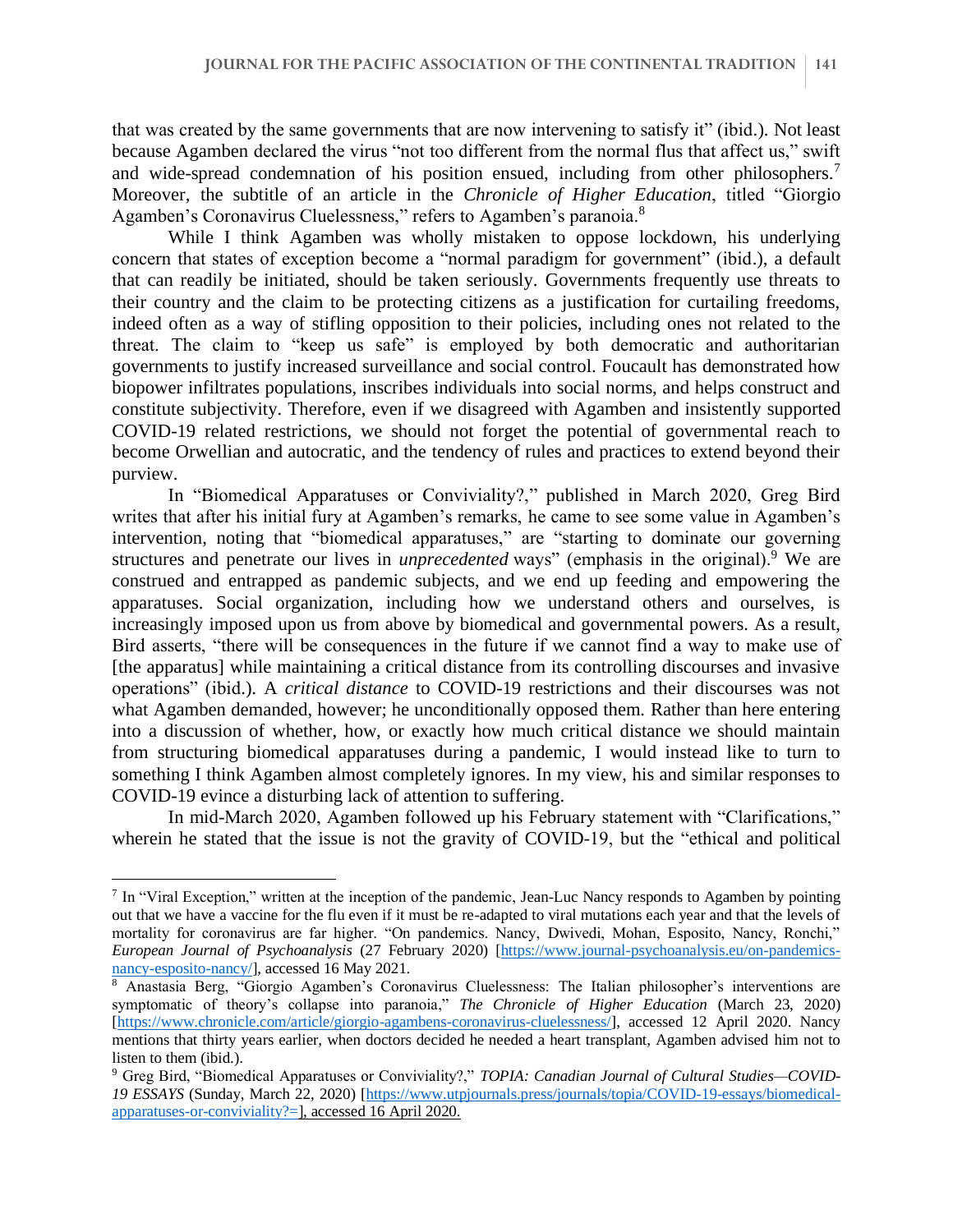consequences of the epidemic."<sup>10</sup> Invoking a concept central to his writings, Agamben rails against the fact that in Italy under the pandemic, "society no longer believes in anything but bare life" (ibid.). He is concerned with what he sees as a society that has "no value other than survival" and for its sake is willing "to sacrifice practically everything—the normal conditions of life, social relationships, work, even friendships, affections, and religious and political convictions—to the danger of getting sick" (ibid.). In a subsequent posting in mid-April 2020, Agamben asks how we could "have accepted, solely in the name of a *risk* that it was not possible to specify, that persons who are dear to us and human beings in general should not only die alone" (italics in the original) but "that their cadavers should be burned without a funeral."<sup>11</sup> The latter, he writes, is something "that had never happened before in history, from Antigone to today" (ibid.). A year later, in April 2021, Agamben reiterates his objection that people "must die alone and without funerals."<sup>12</sup> Above all, he seems disturbed by the fact that we have relinquished customs, such as funerals, that are interwoven with, or should be interwoven with, our social and cultural values. The suffering of both the dying and those around them seem almost to be of secondary concern.

Early Frankfurt school philosophers consider human suffering an impetus for critical thinking. Suffering is a recurrent and persistent theme in Max Horkheimer's *Dawn and Decline*, a collection of aphorisms covering almost a quarter of a century. At one point, Horkheimer writes: "there is no higher appeal than that to the solidarity with the suffering which must be abolished."<sup>13</sup> In "Materialism and Metaphysics," a central theme is the need to abolish or at least reduce the unnecessary suffering impeding even minimal happiness. Hauke Brunkhorst, in "Dialectical Positivism of Happiness: Max Horkheimer's Materialist Deconstruction of Philosophy," writes that "Humanity's universal longing for happiness and fulfillment is something ultimate for critical theory,"<sup>14</sup> referring to Horkheimer's constitutive philosophical idea as "the solidarity of all suffering beings and the worldly happiness of all individuals" (ibid., 91). In *Negative Dialectics*, Theodor Adorno states that the "need to lend a voice to suffering is a condition of all truth. For suffering is objectivity that weighs upon the subject. . ."<sup>15</sup> COVID-19 suffering is an objectivity that in diverse ways weighs upon subjects, I would argue; and we have not yet adequately lent this suffering a voice.

# *COVID-19 Suffering*

In relation to COVID-19, the forms of suffering that need to be articulated are the suffering of those who died of COVID-19, those close to them, and the suffering of the health care workers who treated affected individuals. This is the suffering to which I think Agamben should have paid attention, especially since he was in northern Italy close to where, in the

<sup>10</sup> Giorgio Agamben, "Clarifications." Trans. Adam Kotsko. *An und für sich* (Tuesday, March 17, 2020). [\[https://itself.blog/2020/03/17/giorgio-agamben-clarifications/](https://itself.blog/2020/03/17/giorgio-agamben-clarifications/%20?fbclid=IwAR3y8hIOkUIFgxfITZ4qVxNmhLyHfa2y7QE2rm7dJOLNPpWVNkEjrfFiMr4) 

[<sup>?</sup>fbclid=IwAR3y8hIOkUIFgxfITZ4qVxNmhLyHfa2y7QE2rm7dJOLNPpWVNkEjrfFiMr4\]](https://itself.blog/2020/03/17/giorgio-agamben-clarifications/%20?fbclid=IwAR3y8hIOkUIFgxfITZ4qVxNmhLyHfa2y7QE2rm7dJOLNPpWVNkEjrfFiMr4), accessed 16 April 2020.

<sup>&</sup>lt;sup>11</sup> An und für sich. "Georgio Agamben: A Question." Trans. Adam Kotsko. *An und für sich* (Wednesday, April 15, 2020) [\[https://itself.blog/2020/04/15/giorgio-agamben-a-question/\]](https://itself.blog/2020/04/15/giorgio-agamben-a-question/), accessed 16 April 2020.

<sup>12</sup> Giorgio Agamben, "The face and death" (May 3 2021; text published in the *Neue Züricher Zeitung*, 30 April 2021) [\[https://www.quodlibet.it/giorgio-agamben-il-volto-e-la-morte\]](https://www.quodlibet.it/giorgio-agamben-il-volto-e-la-morte), accessed May 7, 2021.

<sup>13</sup> Max Horkheimer, *Dawn and Decline: Notes 1926-31 & 1950-1969* (New York: Seabury, 1978), p. 153.

<sup>&</sup>lt;sup>14</sup> Hauke Brunkhorst, "Dialectical Positivism of Happiness: Horkheimer's Materialist Deconstruction of Philosophy" in *On Max Horkheimer*, eds. Seyla Benhabibi, Wolfgang Bonß, and John McCole (Cambridge: MIT Press, 1993), p. 87.

<sup>15</sup> Theodor Adorno, *Negative Dialectics*, trans. E. B. Ashton (New York: Continuum, 1973), p. 17-18.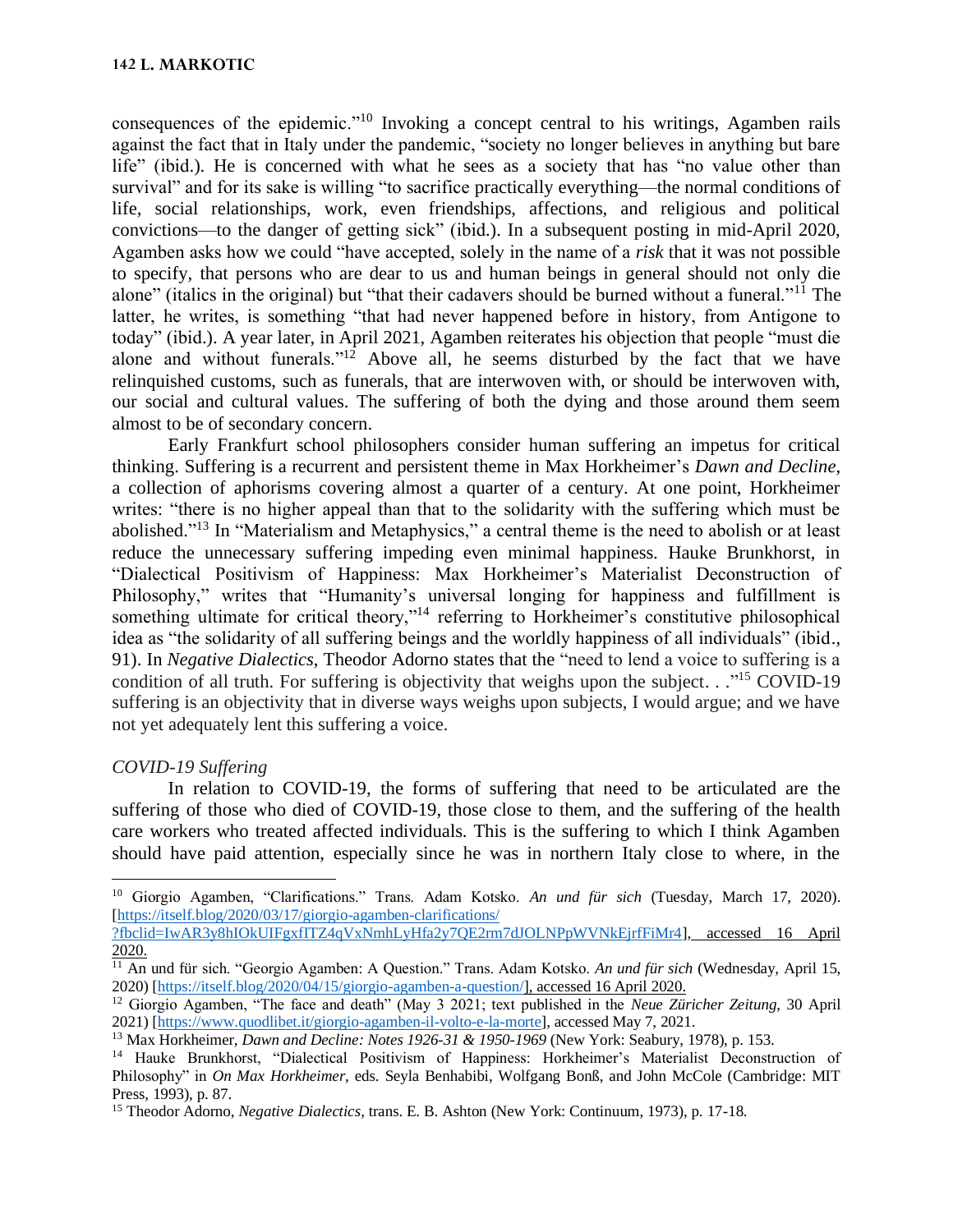Western world, the first dramatic outbreak of the novel coronavirus occurred. Dying of COVID-19 can be horrible. Doctors describe patients gasping for breath and have said that watching someone die of COVID-19 is like watching someone drown in air.<sup>16</sup> One doctor who herself contracted COVID-19 said she felt like she was drowning in her own lungs.<sup>17</sup>

Presumably, dying of COVID-19 is even worse if one is in a hospital corridor due to a lack of beds, with hospital staff rushing around trying to cope with a crushing influx of patients. At the end of December 2020, during the second wave of COVID-19 in Los Angeles county, some medical centers treated patients "in lobbies, waiting rooms, gift shops and makeshift tents."<sup>18</sup> Inundated hospitals not only had difficulty keeping some COVID-19 patients alive, but they had difficulty providing care, including physical and emotional comfort to the dying. Of course, Agamben might contest whether COVID-19 patients should have sought medical assistance in hospitals, especially since the infectiousness of the disease often led hospitals to bar family members from visiting ill persons, even when they were dying. But those ill with COVID-19 who stayed at home or remained in a care facility also risked suffering terribly while dying of COVID-19 asphyxiation. One nurse in Sweden recounts her experience with people in care homes who were generally precluded from being sent to hospitals: "[t]hey suffocate to death. And it's a lot of panic and it's very hard to just stand by and watch."<sup>19</sup> Not everyone with COVID-19 dies, of course, and some persons have only minor or even very minor symptoms. Even some who survive, however, survive a horrific experience. During the third wave in Canada, in May 2021 when treatment had supposedly improved, a dance teacher who contracted COVID-19 was able to avoid having to go into the ICU unit and requiring a ventilator, but described feeling like she "had been buried alive."<sup>20</sup> Moreover, a fair number of people who recover from COVID-19, develop "long COVID" and continue to experience painful and debilitating symptoms for months afterwards.<sup>21</sup> It seems to me, therefore, that discussions around how to respond to COVID-19 should not only have been concerned with the number or percentage of ill or dying people, but also with what these individuals were going through.

In his first February posting, Agamben writes that the estimate is that only 4% of COVID-19 patients require intensive therapy. This is still a large number of people, a number that evidently increased as the virus spread; more important, intensive therapy can be harrowing, if not excruciating, as well as unsuccessful. In his October  $30<sup>th</sup>$ ,  $2020$ , posting, titled "Some data," Agamben points out that the mortality rate for COVID-19 is only 0.6%. At the date of his writing, he states, 38,127 people in Italy had died of COVID-19—or at least died after testing

<sup>16</sup> Dr. Raiyan Chowdhury, "Point of view: A first-hand account from an Alberta ICU during Christmas," *CBC News* (Dec 25, 2020) [\[https://www.cbc.ca/news/canada/edmonton/alberta-icu-hospital-COVID-19-coronavirus-doctor-](https://www.cbc.ca/news/canada/edmonton/alberta-icu-hospital-covid-19-coronavirus-doctor-1.5854321)[1.5854321\]](https://www.cbc.ca/news/canada/edmonton/alberta-icu-hospital-covid-19-coronavirus-doctor-1.5854321), accessed 27 Dec 2020.

<sup>&</sup>lt;sup>17</sup> Jason Lemon, "Intensive Care Doctor diagnosed with Coronavirus Says It Felt Like 'Downing in My Lungs,' Made Video to Say Goodbye to Family," *Newsweek* (April 6, 2020) [\[https://www.newsweek.com/intensive-care](https://www.newsweek.com/intensive-care-doctor-diagnosed-coronavirus-says-it-felt-like-drowning-my-lungs-made-video-1496339)[doctor-diagnosed-coronavirus-says-it-felt-like-drowning-my-lungs-made-video-1496339.](https://www.newsweek.com/intensive-care-doctor-diagnosed-coronavirus-says-it-felt-like-drowning-my-lungs-made-video-1496339)], accessed, 10 June 2020.

<sup>&</sup>lt;sup>18</sup> Sam Levin and Maanvi Singh, "Outrage over planned New Year's Eve gatherings as Los Angeles faces crush of Covid cases," *The Guardian* (Mon 28 Dec 2020) [\[https://www.theguardian.com/us-news/2020/dec/28/los-angeles](https://www.theguardian.com/us-news/2020/dec/28/los-angeles-coronavirus-new-years-eve-events)[coronavirus-new-years-eve-events\]](https://www.theguardian.com/us-news/2020/dec/28/los-angeles-coronavirus-new-years-eve-events), accessed Dec 29, 2020.

<sup>19</sup> Maddy Savage, "Coronavirus: What's going wrong in Sweden's care homes?," *BBC News* (19 May 2020). [\[https://www.bbc.com/news/world-europe-52704836\]](https://www.bbc.com/news/world-europe-52704836), accessed 30 May 2020.

<sup>20</sup> Zahra Premi, "'It felt like I had been buried alive': Langley woman recounts her battle with COVID-19." *CBC News*, May 7, 2021. [\[https://www.cbc.ca/news/canada/british-columbia/COVID19-bc-langley-hypoxia-survivor-](https://www.cbc.ca/news/canada/british-columbia/covid19-bc-langley-hypoxia-survivor-1.6017323)[1.6017323\]](https://www.cbc.ca/news/canada/british-columbia/covid19-bc-langley-hypoxia-survivor-1.6017323), accessed May 7, 2021.

<sup>21</sup> The *novel* Coronavirus, although a version of SARS, which was also a Coronavirus, is sufficiently novel that we do not yet know enough about its long-term damage or effects.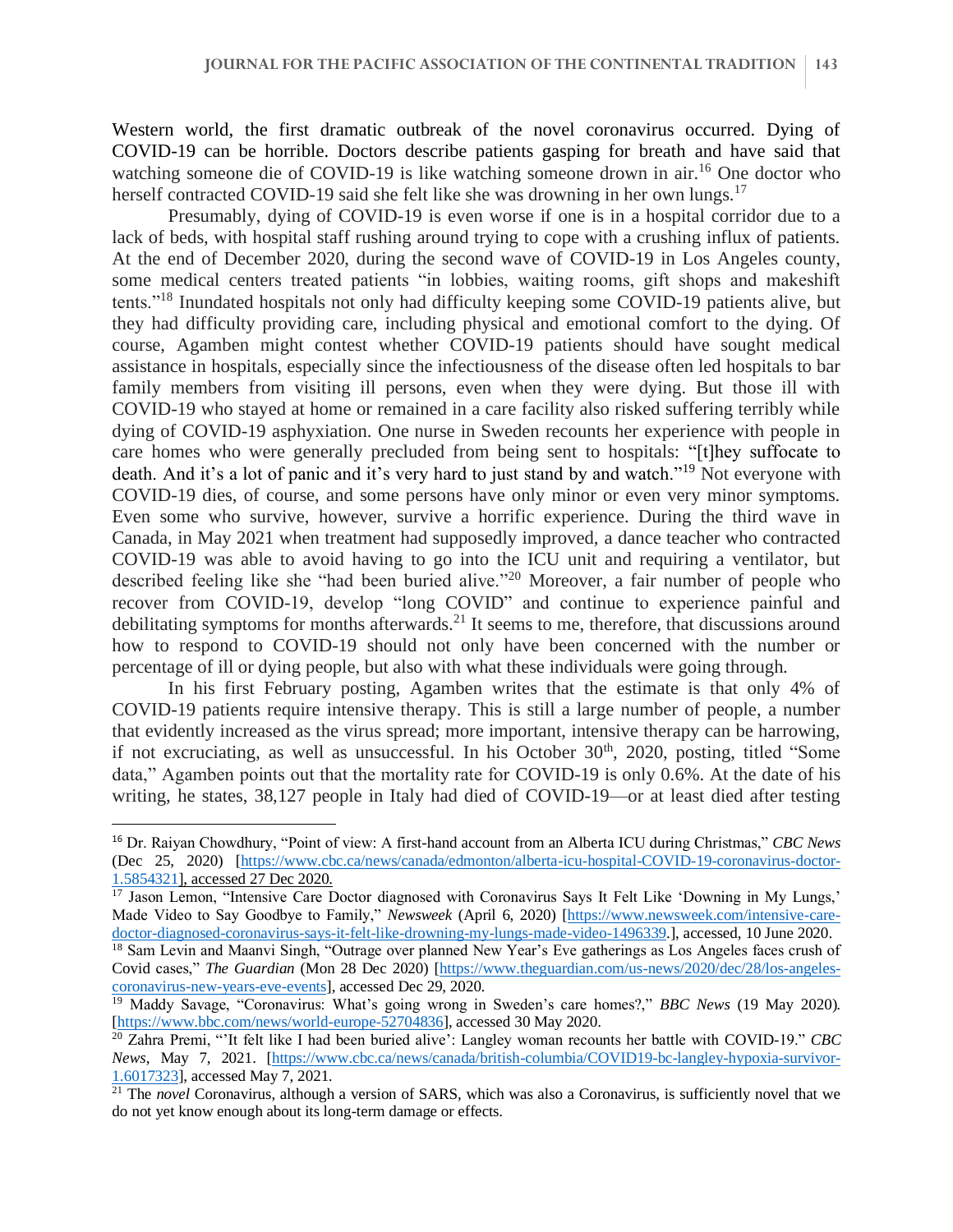positive regardless of the actual cause of death. This number is, Agamben asserts, significantly less than the number of people who died of respiratory diseases a few years earlier, and less than one-sixth the number of people who died of cardiovascular diseases.<sup>22</sup> Clearly, Agamben believes that COVID-19 restrictions, and especially lockdown, were an overreaction. But even if 38,127 deaths is a *relatively* small number, it is not insignificant, especially when one thinks about the suffering involved.

Furthermore, the data to which we should also attend are the statistics that quickly showed that COVID-19 disproportionately affects Black, Indigenous, and economically poor people in most Western countries, $^{23}$  and the information indicating disproportionate access to resources for fighting the pandemic in the Majority World. In other words, COVID-19 increases the suffering among people whom inequality and injustice already makes suffer. In "Racist Democracies," the philosopher Tommy J. Curry argues that racism "is not an accidental feature of Western societies";<sup>24</sup> rather, there is an ongoing attempt to eradicate Black people, to reduce their number and enforce the racist belief in white supremacy, simply put, to make "the ideological belief of racial inferiority an actual material reality" (ibid., 43). Since COVID-19 can cause severe pain and long-term after-effects in persons who do survive, as well as possibly leading to an agonizing death, not only do Black and Brown people—and in certain countries especially Indigenous people—die disproportionately, they also suffer disproportionately. Moreover, I would argue that their suffering is linked to a deeply rooted ideological belief that they are not wholly undeserving of suffering, and that such suffering somehow follows the order of things: that white people, especially middle and upper-class white people deserve a better life and should suffer less, even under a pandemic that allegedly "affects us all." Not only is it clear that we are not all in the same boat,  $2^5$  but we seem prepared to accept the fact that some people are installed in a small, leaky, overcrowded one—as many of us look on.

[https://www.theguardian.com/world/2020/may/07/black-people-four-times-more-likely-to-die-from-covid-19-ons-](https://www.theguardian.com/world/2020/may/07/black-people-four-times-more-likely-to-die-from-covid-19-ons-finds)

<sup>&</sup>lt;sup>22</sup> Giorgio Agamben, "Some data," (30 October 2020) [\[https://www.quodlibet.it/giorgio-agamben-alcuni-dati\]](https://www.quodlibet.it/giorgio-agamben-alcuni-dati), accessed 6 May 2021.

<sup>23</sup> See, for example, Robert Booth and Caelainn Barr, "Black people four times more likely to die from COVID-19, ONS finds," *The Guardian* (Thu 7 May 2020).

[finds,](https://www.theguardian.com/world/2020/may/07/black-people-four-times-more-likely-to-die-from-covid-19-ons-finds) accessed 18 Sept 2020; Richard A. Oppel Jr., Robert Gebeloff, K.K. Rebecca Lai, Will Wright, and Mitch Smith, "The Fullest Look Yet at the Racial Inequity of Coronavirus," *The New York Times* (July 5, 2020), [\[https://www.nytimes.com/interactive/2020/07/05/us/coronavirus-latinos-african-americans-cdc-data.html\]](https://www.nytimes.com/interactive/2020/07/05/us/coronavirus-latinos-african-americans-cdc-data.html), accessed 18 Sept 2020; A collaboration, with reporting by: Robert Gebeloff, Danielle Ivory, Matt Richtel, Mitch Smith and Karen Yourish of *The New York Times*; Scott Dance of *The Baltimore Sun*; Jackie Fortiér and Elly Yu of KPCC/LAist; and Molly Parker of *The Southern Illinoisan*, "The Striking Racial Divide in How Covid-19 Has Hit Nursing Homes," *The New York Times* (Sept. 10, 2020) [\[https://www.nytimes.com/article/coronavirus-nursing](https://www.nytimes.com/article/coronavirus-nursing-homes-racial-disparity.html%20Sept%2018)[homes-racial-disparity.html%20Sept%2018](https://www.nytimes.com/article/coronavirus-nursing-homes-racial-disparity.html%20Sept%2018) ] accessed 19 Sept 2020; Gloria Oladipo, "'It's like they're waiting for us to die': why Covid-19 is battering Black Chicagoans," *The Guardian* (Fri 23 Oct 2020) [[https://www.theguardian.com/us-news/2020/oct/23/covid-19-battering-black-chicagoans\]](https://www.theguardian.com/us-news/2020/oct/23/covid-19-battering-black-chicagoans), accessed 28 Oct 2020.

<sup>24</sup> Tommy J. Curry, "Racist Democracies," *The Philosophers' Magazine* 90, 35-43 (2020), p. 41. Hereafter referenced parenthetically in the text.

<sup>25</sup> "We're All in the Same Boat Now" is the title of the first chapter of Slavoj Žižek's *Pandemic: COVID-19 Shakes the World* (New York: OR Books, 2020). Indubitably, not only the virus, but the conditions of lockdown make clear that we are in different boats; some people are restricted to cramped quarters, while others have a large living space; more important, while many people are easily able to work from home, others are not. Žižek's *Pandemic! 2: Chronicles of a Time Lost* (Cambridge: Polity, 2021) addresses global inequalities accentuated by the pandemic and is dedicated "to all those whose daily lives are so miserable that they ignore COVID-19, regarding it as a comparatively minor threat."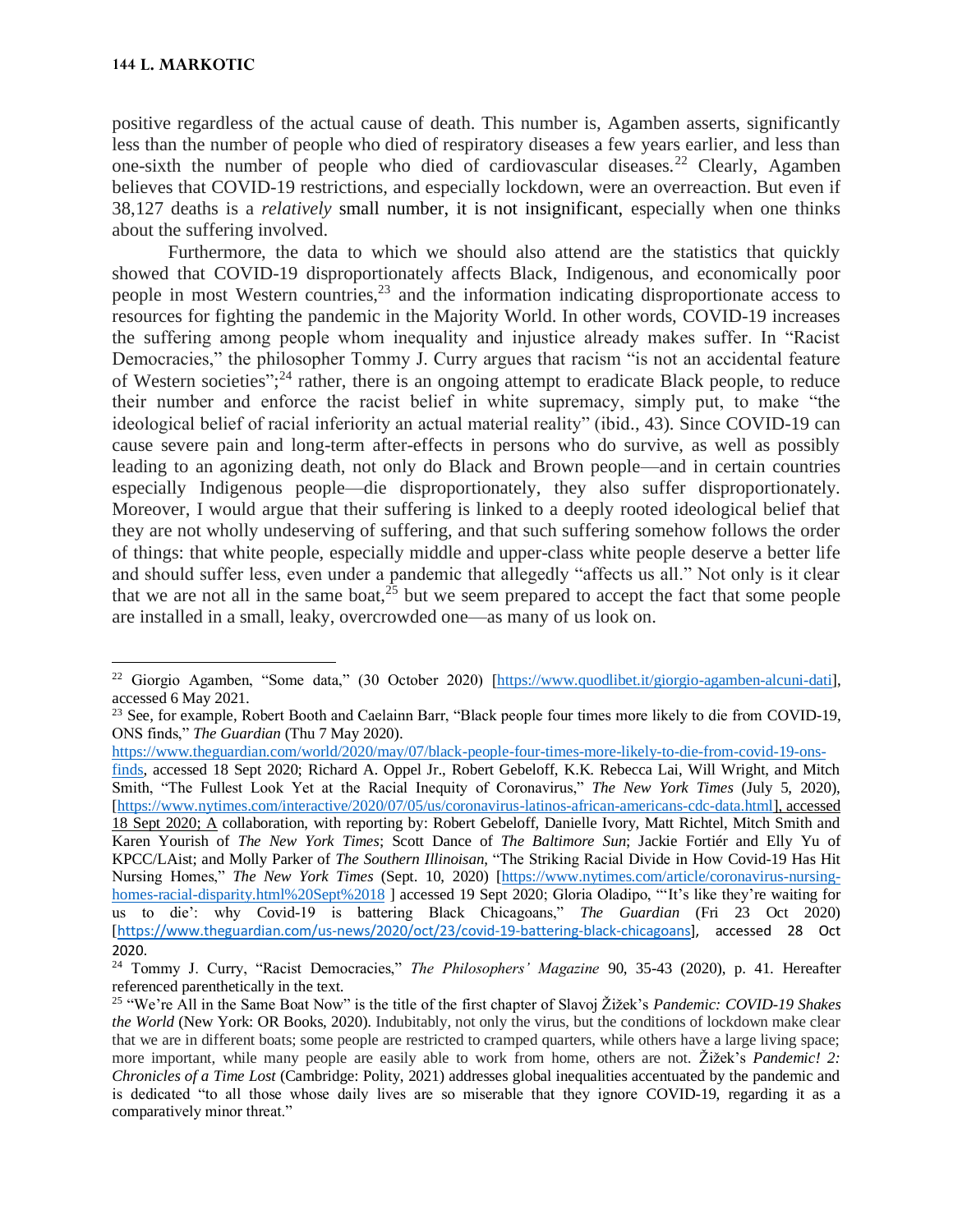In one of the earliest books on COVID-19, *Pandemic Ethics*, Ben Bramble argues that "societal decisions, like the one between Open Up and Stay Locked Down, not only *reflect* the sort of people we are, but *affect* what sort of people we will become" (17).<sup>26</sup> Bramble makes this point in the context of Sweden's decision not to lock down,<sup>27</sup> but this is an important point as such. It *reveals* something about us if we are willing to risk the lives and discount the suffering of those most likely to get COVID-19: racialized and economically poor people, the elderly, and those with pre-existing conditions. More important, it will *affect* us as a society if we think it appropriate to discuss lockdown, isolation, and other COVID-19 related restrictions without underscoring the suffering that the disease potentially brings with it *and for whom*. In other words, if compassion and concern are not a key element of our discourse, if compassion for the economically weak and a concern for equality and justice do not figure in our response to COVID-19, we emerge from this pandemic even more indifferent, callous, and uncaring as a society than we already are.<sup>28</sup> We will have furthered racism and annealed the forces of neoliberalism even if we see ourselves as opposing them—as Agamben undoubtedly does.

In addition to the physical and emotional suffering that COVID-19 inflicts on people and on those close to them—a suffering not adequately heeded in the response of someone like Agamben, in my view—is the suffering of health care professionals. A certain number of hospitals and care homes in almost every country reported a scarcity or even a complete lack of PPE (personal protective equipment). Staff put themselves at risk simply by treating patients; this was obviously anxiety inducing, especially for workers worried about infecting someone in their household. Moreover, during the early stages of COVID-19 in the Western world, as hospitals in Italy, Spain, France, the U.K. and New York choked with patients, exhausted medical staff were often forced to decide who would receive medical attention or even limited medical equipment. In northern Italy, doctors and nurses found themselves in the horrific position of having to triage: to select whom they would treat. In the Alsace area in France at the end of March, there were not enough ventilators and doctors there too were forced to triage.<sup>29</sup> Shortly afterwards, a doctor working in Paris and the surrounding area said that a "*logique du tri* [triage]" had set in: beds in the intensive care unit had to be reserved for those who had the most chance of survival. He added: Hospital staff found themselves in a situation for which they had little if any training or experience:

Caregivers are not necessarily trained for having to triage in a context where we have the medical knowledge and technologies to treat many illnesses, but at the same time

<sup>26</sup> Ben Bramble, *Pandemic Ethics: 8 Big Questions of COVID-19* (Sydney: Bartelby Books, September 2020) [\[https://www.researchgate.net/publication/344172989\\_Pandemic\\_Ethics\\_8\\_Big\\_Questions\\_of\\_COVID-19.](https://www.researchgate.net/publication/344172989_Pandemic_Ethics_8_Big_Questions_of_COVID-19)]

<sup>&</sup>lt;sup>27</sup> Bramble quotes Johan Giesecke, chief advisor to Sweden's government: "People who will die a few months later are dying now. And that's taking months from their lives, so that's maybe not nice. But [compare] that to the effects of the lockdown" [https://youtu.be/bfN2JWifLCY], (ibid., p. 11).

<sup>&</sup>lt;sup>28</sup> There are, of course, compelling arguments about the suffering induced by lockdown and other restrictions, especially the increase in domestic violence and child abuse. Unfortunately, these arguments are seldom made for their own sake; most often, they are tacked onto neo-liberal arguments about the importance of keeping the economy going.

<sup>29</sup> Audrey Fisné, "Santé. L'Allemagne alarmée par le triage des patients dans les hôpitaux alsaciens" *Courrier international* (26/03/2020). [\[https://www.courrierinternational.com/article/sante-lallemagne-alarmee-par-le-triage](https://www.courrierinternational.com/article/sante-lallemagne-alarmee-par-le-triage-des-patients-dans-les-hopitaux-alsaciens)[des-patients-dans-les-hopitaux-alsaciens\]](https://www.courrierinternational.com/article/sante-lallemagne-alarmee-par-le-triage-des-patients-dans-les-hopitaux-alsaciens), accessed 28 May 2020.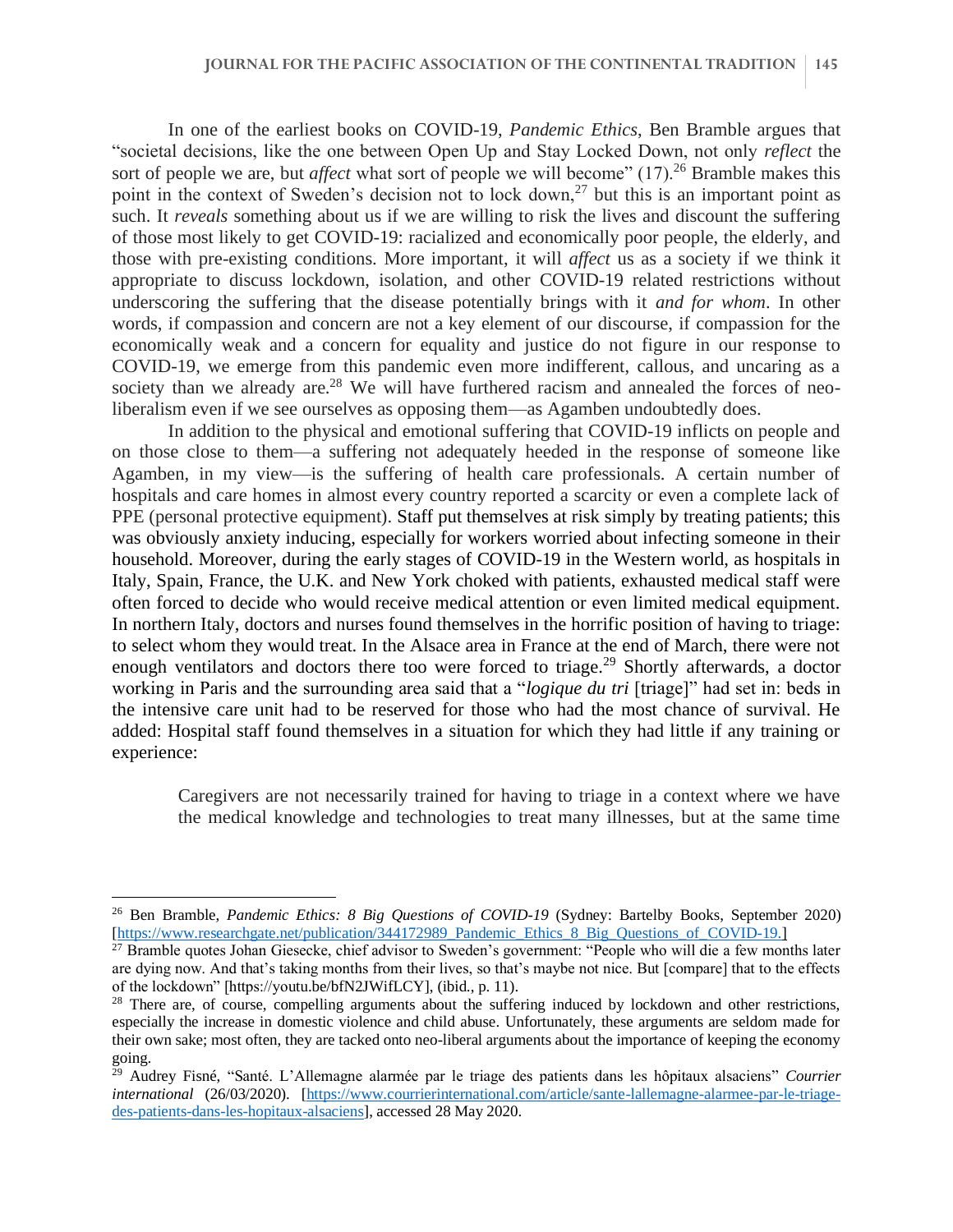immediate resources have become very limited. Such a situation raises complex moral concerns for caregivers.<sup>30</sup>

Even without triage and the harrowing quandaries it produced, the situation was draining. One French doctor said he experienced an interconnecting chain of extended days to the point where he felt he would never be able to go home. He recounted that although they managed to avoid triage, the pressure never let up and it was exceedingly tough.<sup>31</sup>

In October of 2020, Clare Gerada, director of a British charity charged with reducing stigma and the high rate of suicide among doctors wrote:

Doctors have an exaggerated sense of personal responsibility—when their patients are threatened, especially by a fast-spreading and frightening viral illness, they want to do everything within their power to help. This inevitably means working harder, putting in extra shifts or staying at work longer. $32$ 

In August 2020, before the second wave even hit, physicians and nurses in New York related how months after COVID-19 they were still contending with what they had experienced. They talked about how they had broken down and cried, had difficulty sleeping, and "the anxiety, the fear, the exhaustion" of what they had gone through; one talked about "the emotional scars [he] will have for the rest of [his] life."<sup>33</sup> Near the end of 2020, a British doctor said that the previous nine months had been the hardest of his career, and that he was less and less able to cope with the enormous pressure and stress, especially after 12-hour shifts.<sup>34</sup>

Even health care workers who were not forced to make wrenching decisions and did not have to work extra hours to the point of exhaustion, were deeply affected. One man working in a Brooklyn hospital, who referred to himself as "the cab driver," since it was normally his job to transport patients within the hospital, ended up having to move bodies into a freezer truck, generally about fifteen a day. He said that it was the hardest thing he ever had to do: "The first day that I went into that truck, I went home and cried for about two hours. My wife had to hold me."<sup>35</sup> In April 2021, during the third wave of COVID-19, a nurse in the Canadian province of

<sup>&</sup>lt;sup>30</sup> "Les soignants ne sont pas forcément formés à l'idée de faire le tri, dans le contexte où on a l'ingénierie, la capacité et les connaissances pour soigner certaines maladies. C'est une situation particulièrement douloureuse." Pierre Tremblay, "Coronavirus: pour ce médecin, la « logique de tri » est commencée en Île-de-France," *Huffpost* (28/03/2020) [\[https://www.huffingtonpost.fr/entry/jean-francois-corty-medecin-en-ile-de-france-on-est-dans-cette](https://www.huffingtonpost.fr/entry/jean-francois-corty-medecin-en-ile-de-france-on-est-dans-cette-logique-de-tri_fr_5e7e25b0c5b66149226666c3)[logique-de-tri\\_fr\\_5e7e25b0c5b66149226666c3\]](https://www.huffingtonpost.fr/entry/jean-francois-corty-medecin-en-ile-de-france-on-est-dans-cette-logique-de-tri_fr_5e7e25b0c5b66149226666c3), accessed 28 May 2020.

<sup>31</sup> "…mais, c'est dur." Chloé Hecketsweiler et François Béguin, "Coronavirus : dans les hôpitaux d'Ile-de-France, la semaine la plus longue." *Le Monde* (5 avril 2020) [\[https://www.lemonde.fr/planete/article/2020/04/04/coronavirus](https://www.lemonde.fr/planete/article/2020/04/04/coronavirus-dans-les-hopitaux-d-ile-de-france-la-semaine-la-plus-longue_6035529_3244.html)[dans-les-hopitaux-d-ile-de-france-la-semaine-la-plus-longue\\_6035529\\_3244.html\]](https://www.lemonde.fr/planete/article/2020/04/04/coronavirus-dans-les-hopitaux-d-ile-de-france-la-semaine-la-plus-longue_6035529_3244.html), accessed 7 April 2020.

<sup>&</sup>lt;sup>32</sup> The biggest problem among doctors is exhaustion. Clare Gerada, "'Psychological PPE' is what Britain's health professionals urgently need now," *The Guardian* (Fri 16 Oct 2020). [\[https://www.theguardian.com/commentisfree/2020/oct/16/psychological-ppe-britain-health-professionals-COVID](https://www.theguardian.com/commentisfree/2020/oct/16/psychological-ppe-britain-health-professionals-covid-medical-mental-face-masks)[medical-mental-face-masks\]](https://www.theguardian.com/commentisfree/2020/oct/16/psychological-ppe-britain-health-professionals-covid-medical-mental-face-masks), accessed 16 Oct 2020.

<sup>33</sup> "Sahan Hapangama, Louis Gelabert and Sarah Norris, "'The Wounds are Still Fresh'" (video), *The New York Times* (Aug 10, 2020) [\[https://www.nytimes.com/2020/08/10/opinion/coronavirus-doctors-nurses](https://www.nytimes.com/2020/08/10/opinion/coronavirus-doctors-nurses-healthcare.html?action=click&module=Opinion&pgtype=Homepage)[healthcare.html?action=click&module=Opinion&pgtype=Homepage\]](https://www.nytimes.com/2020/08/10/opinion/coronavirus-doctors-nurses-healthcare.html?action=click&module=Opinion&pgtype=Homepage), accessed 16 Oct 2020.

<sup>34</sup> Sarah Marsh, "'I'm going back to carnage': a junior doctor on working under Covid," *The Guardian* (Tue 29 Dec 2020) [\[https://www.theguardian.com/world/2020/dec/29/im-going-back-to-carnage-a-junior-doctor-on-working](https://www.theguardian.com/world/2020/dec/29/im-going-back-to-carnage-a-junior-doctor-on-working-under-)[under-c](https://www.theguardian.com/world/2020/dec/29/im-going-back-to-carnage-a-junior-doctor-on-working-under-)ovid] accessed 29 Dec 2020.

<sup>&</sup>lt;sup>35</sup> Victor J. Blue, Sheri Fink and Catrin Einhorn, "'Covid Will Not Win': Meet the Force Powering Brooklyn Hospital Centre," *The New York Times* (Sept 11, 2020).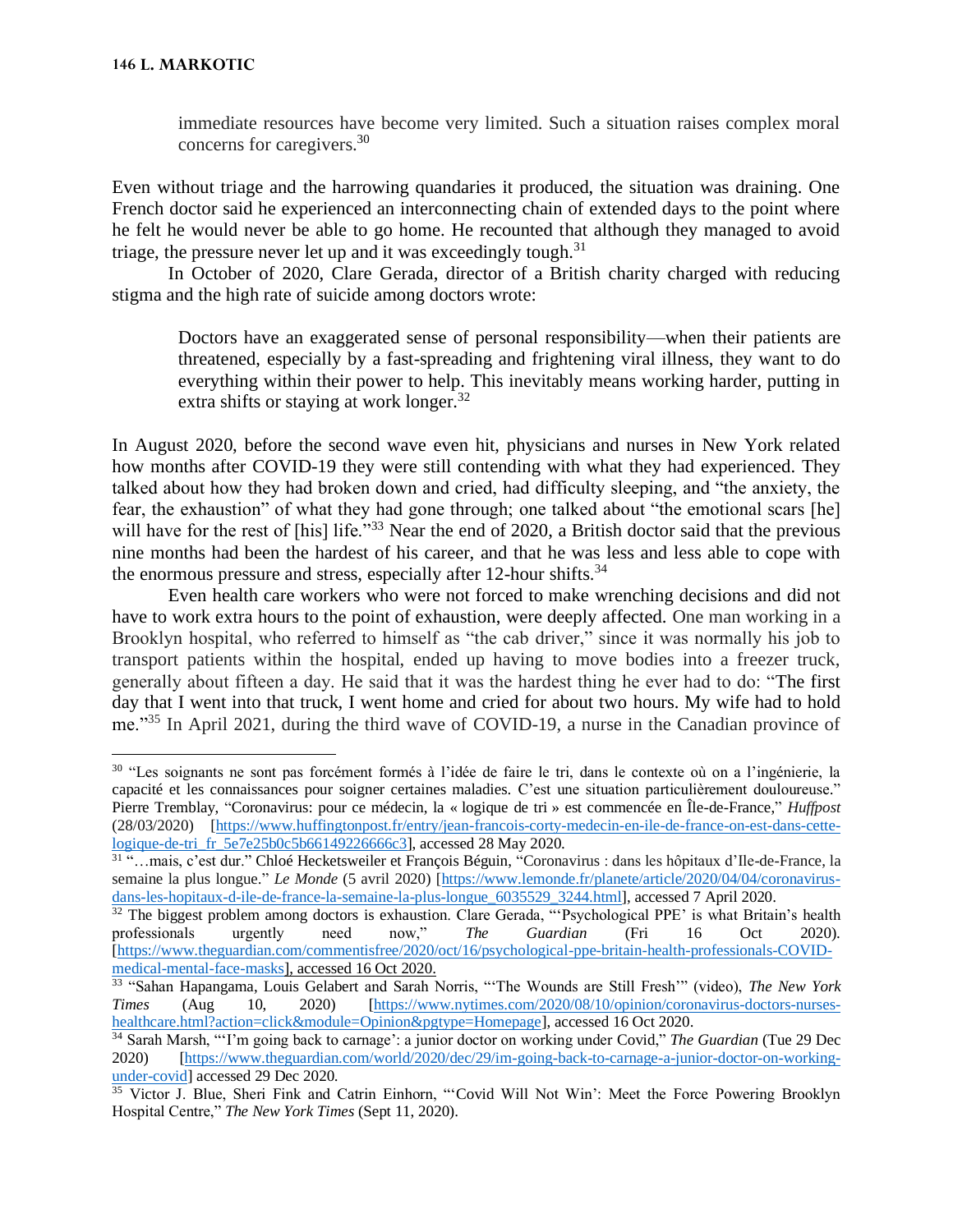British Columbia posted a photo of herself in tears after an "emotionally crushing shift" in a COVID-19 ward, saying she was "heartbroken and worn out.<sup>36</sup>

Without a doubt, many hospital staff will, or already do, suffer from COVID-19 induced PTSD. Health care workers were widely applauded for their work, and most people were appalled to learn about the paucity of PPE. We have not, however, sufficiently attended to their physical and emotional suffering.<sup>37</sup> Those who opposed or ignored restrictive measures were, in my view, ignoring or disregarding the hardship, suffering, and trauma of health care workers.<sup>38</sup>

Of course, human suffering is complex and composite. On Quodlibet.it, where Agamben posts his statements on COVID-19, he also posted an article by David Cayley that looks at the "current pandemic from the point of view of Ivan Illich" and discusses our transformed relationship to suffering.<sup>39</sup> Among other things, Cayley writes, Illich was concerned that historico-cultural abilities were replaced by a bio-medical system that erased a patient's uniqueness:

> These abilities include, above all, the willingness to suffer and bear one's own reality, and the capacity to die one's own death. The art of suffering was being overshadowed, [Illich] argued, by the expectation that all suffering can and should be immediately relieved – an attitude which doesn't, in fact, end suffering but rather renders it meaningless, making it merely an anomaly or technical miscarriage. And death, finally, was being transformed from an intimate, personal act – something each one can do – into a meaningless defeat – a mere cessation of treatment or "pulling the plug," as is sometimes heartlessly said. (ibid.)

While I hardly believe anyone should be left to suffer, I agree that "the expectation that all suffering can and should be immediately relieved" can have high costs. In the 1990s, doctors and pharmacists were encouraged to enjoin patients experiencing any degree of pain to take products such as OxyContin.<sup>40</sup> This contributed to, if it did not in fact create, the opioid crisis. It is also problematic if death is reduced to a "meaningless defeat." Both German and French Existentialism insist that death is a defining, ineluctable characteristic of being human. Heidegger refers to ontological anxiety and our "being-towards-death," characterizing death as

[<sup>\[</sup>https://www.nytimes.com/2020/09/11/nyregion/coronavirus-brooklyn-hospital-workers.html\]](https://www.nytimes.com/2020/09/11/nyregion/coronavirus-brooklyn-hospital-workers.html), accessed 19 Sept 2020.

<sup>36</sup> "Nurse begs B.C. residents to take pandemic seriously after tear-filled night on COVID-19 unit." *CBC News* (April 21, 2021) [https://www.cbc.ca/news/canada/british-columbia/bc-overwhelmed-nurse-pandemic-1.5995856\]](https://www.cbc.ca/news/canada/british-columbia/bc-overwhelmed-nurse-pandemic-1.5995856), accessed 3 May 2021.

<sup>37</sup> Walter Mayr and Maria Stöhr, "Corona kam wie ein Tsunami über uns," *Der Spiegel* (10 March 2020) [\[https://www.spiegel.de/politik/ausland/coronavirus-in-italien-wie-ein-tsunami-a-634be2c3-3666-434e-be74-](https://www.spiegel.de/politik/ausland/coronavirus-in-italien-wie-ein-tsunami-a-634be2c3-3666-434e-be74-44c6452e3690) [44c6452e3690\]](https://www.spiegel.de/politik/ausland/coronavirus-in-italien-wie-ein-tsunami-a-634be2c3-3666-434e-be74-44c6452e3690), accessed 16 April 2020.

<sup>38</sup> Jennifer Lee, "Alberta health-care workers exhausted, traumatized as COVID-19 hospitalizations surge," *CBC News* (May 13, 2021), accessed 13 May 2021. [\[https://www.cbc.ca/news/canada/calgary/alberta-health-care](https://www.cbc.ca/news/canada/calgary/alberta-health-care-workers-exhausted-traumatized-1.6025163)[workers-exhausted-traumatized-1.6025163\]](https://www.cbc.ca/news/canada/calgary/alberta-health-care-workers-exhausted-traumatized-1.6025163)

<sup>&</sup>lt;sup>39</sup> David Cayley "Questions about the current pandemic from the point of view of Ivan Illich," *Quodlibet* (April 8, 2020) [\[https://www.quodlibet.it/david-cayley-questions-about-the-current-pandemic-from-the-point\]](https://www.quodlibet.it/david-cayley-questions-about-the-current-pandemic-from-the-point), accessed 18 April 2020. Hereafter referenced in the text.

<sup>&</sup>lt;sup>40</sup> Art Van Zee, MD, "The Promotion and Marketing of OxyContin: Commercial Triumph, Public Health Tragedy." *American Journal of Public Health* 99.2 (2009): 221-227.

[<sup>\[</sup>https://www.ncbi.nlm.nih.gov/pmc/articles/PMC2622774/\]](https://www.ncbi.nlm.nih.gov/pmc/articles/PMC2622774/), accessed 14 December 2020.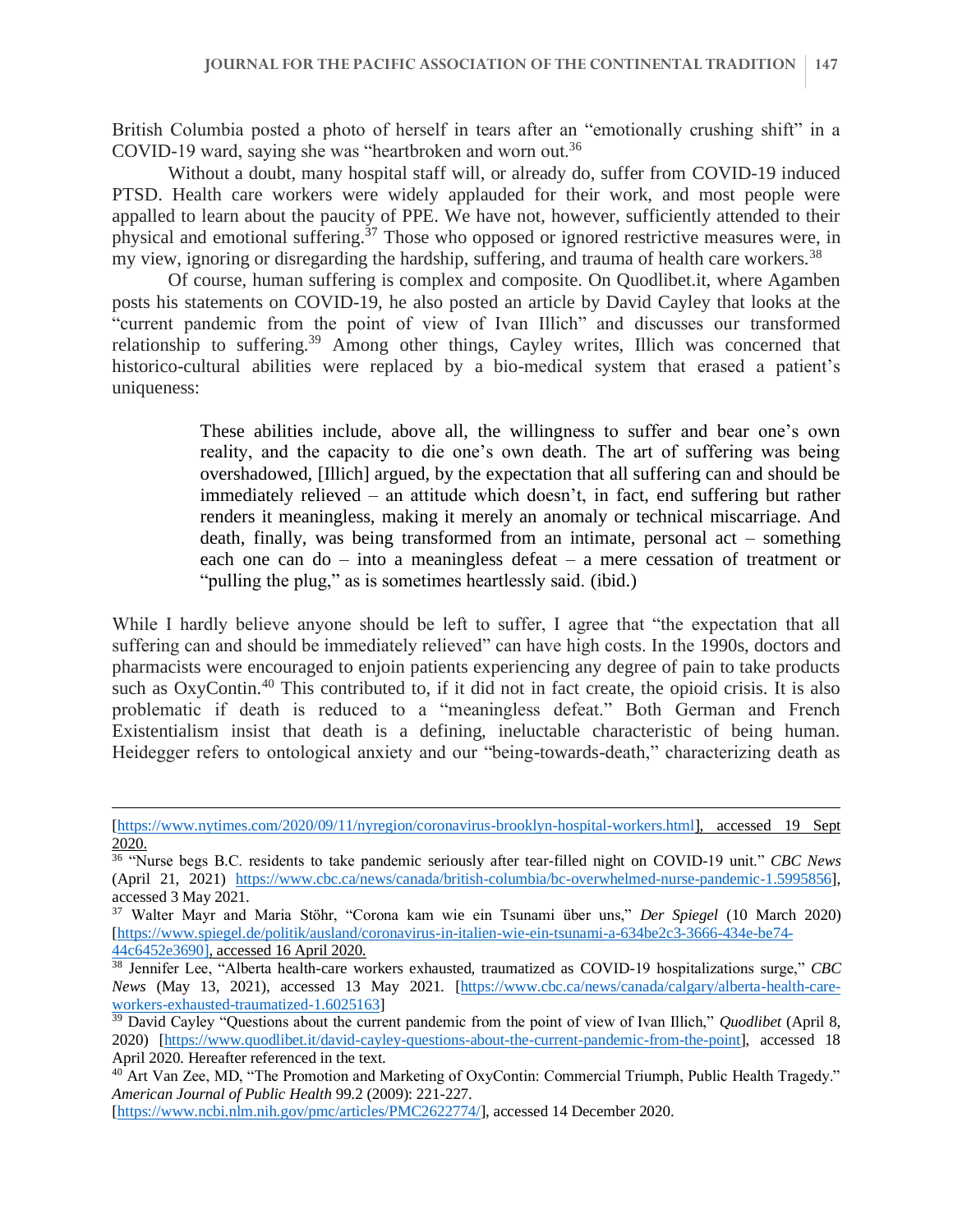"*ownmost, nonrelational, certain*" (italics in the original).<sup>41</sup> In other words, we must die our own death; no one can die our death for us. Further, death is not comparable to anything we have experienced; we cannot simply relate it to other deaths, even ones we have witnessed. Finally, death is certain. For all human beings, death is a looming, constitutive element of our lives.

Cayley's essay emphasizes Illich's concern about a world "totally convinced of its duty to manage every eventuality" (Cayley). Like Agamben, Cayley too opposed governmental lockdown. He argued, following Illich, that the bio-medical system undermines our individuality not only because we are made to adjust to it, but also—more deeply—because we adjust ourselves to it. In his view, we no longer grasp our health as something particular to us, but frequently understand it in statistical terms, through things such as risk profiles and probability curves. Cayley notes that in *Medical Nemesis* (later, *Limits to Medicine*), Illich recognized the accomplishments of medicine but at the same time argued that the medical establishment also posed a threat to health. Indeed, ten years later, Illich further updated his argument in light of his recognition that our self-understanding is generated by and through bio-medical systems, ultimately arguing, Cayley states, that "*health* becomes a god" (Cayley, italics in the original).

As with Agamben's concern about governments imposing states of exception, Cayley is justified in his concern that contemporary bio-medical concepts and practices tend to shape how we experience our health. But it seems to me that "health" has most clearly "become a god" when we downplay a pandemic *because it mainly kills elderly people and those with pre-existing conditions*—in other words, when we are willing to let suffer and even sacrifice those whom our bio-medical systems do not deem "healthy." During the initial spread of COVID-19, before the variants emerged, the fact that the virus predominately killed the old and those with underlying conditions was persistently and unabashedly presented as an *assuaging* factor. In his May 2<sup>nd</sup>, 2020 posting, Agamben states that medicine borrows concepts from biology, but renders them in a Manichean way: on the one side is disease, "a malign god or principle," and on the other, "a beneficent god or principle, which is not health, but recovery.  $\cdot$  ...  $\cdot$ <sup>42</sup> Agamben's point is salient: health is less important for medicine than *recovery*. Indeed, I would argue that *the precept of "recovery" was a key factor in our attitude and response to COVID-19*. Old age is obviously not something from which one can "recover," and many underlying conditions are life-long—even if one can live a long life with them. I would suggest that the widespread downplaying, or even dismissal, of COVID-19 was partly linked to the fact that it was initially seen as killing mainly those who would not recover from what already was seen to "afflict" them: old age or underlying conditions.

# *A Form of Eugenics and "Vulnerability"*

In "The Biopolitics of Immunity in Times of COVID-19: An Interview with Roberto Esposito," published on the  $16<sup>th</sup>$  of June 2020, Esposito argues that those countries such as the U.K., the U.S., the Netherlands, and Sweden, which initially tried to follow a path of herd immunity, were choosing "a form of eugenics."<sup>43</sup> I do not think these words are too strong. While the policy of herd immunity was soon abandoned in most countries, with the possible

<sup>41</sup> Martin Heidegger, *Being and Time*. Trans. by Joan Stambaugh. Revised and with a forward by Denis J. Schmidt. (Albany: SUNY, 2010), p. 248.

<sup>&</sup>lt;sup>42</sup> Giorgio Agamben, "Medicine as Religion" (Saturday, May 2, 2020). [\[https://itself.blog/2020/05/02/giorgio](https://itself.blog/2020/05/02/giorgio-agamben-medicine-as-religion)[agamben-medicine-as-religion\]](https://itself.blog/2020/05/02/giorgio-agamben-medicine-as-religion), accessed 31 May 2020.

<sup>&</sup>lt;sup>43</sup> Tim Christiaens and Stijn De Cauwer, "The Biopolitics of Immunity in Times of COVID-19: An Interview with Roberto Esposito," *Antipode Online* (16th June 2020) [\[https://antipodeonline.org/2020/06/16/interview-with-roberto](https://antipodeonline.org/2020/06/16/interview-with-roberto-esposito)[esposito\]](https://antipodeonline.org/2020/06/16/interview-with-roberto-esposito) accessed 30 June 2020.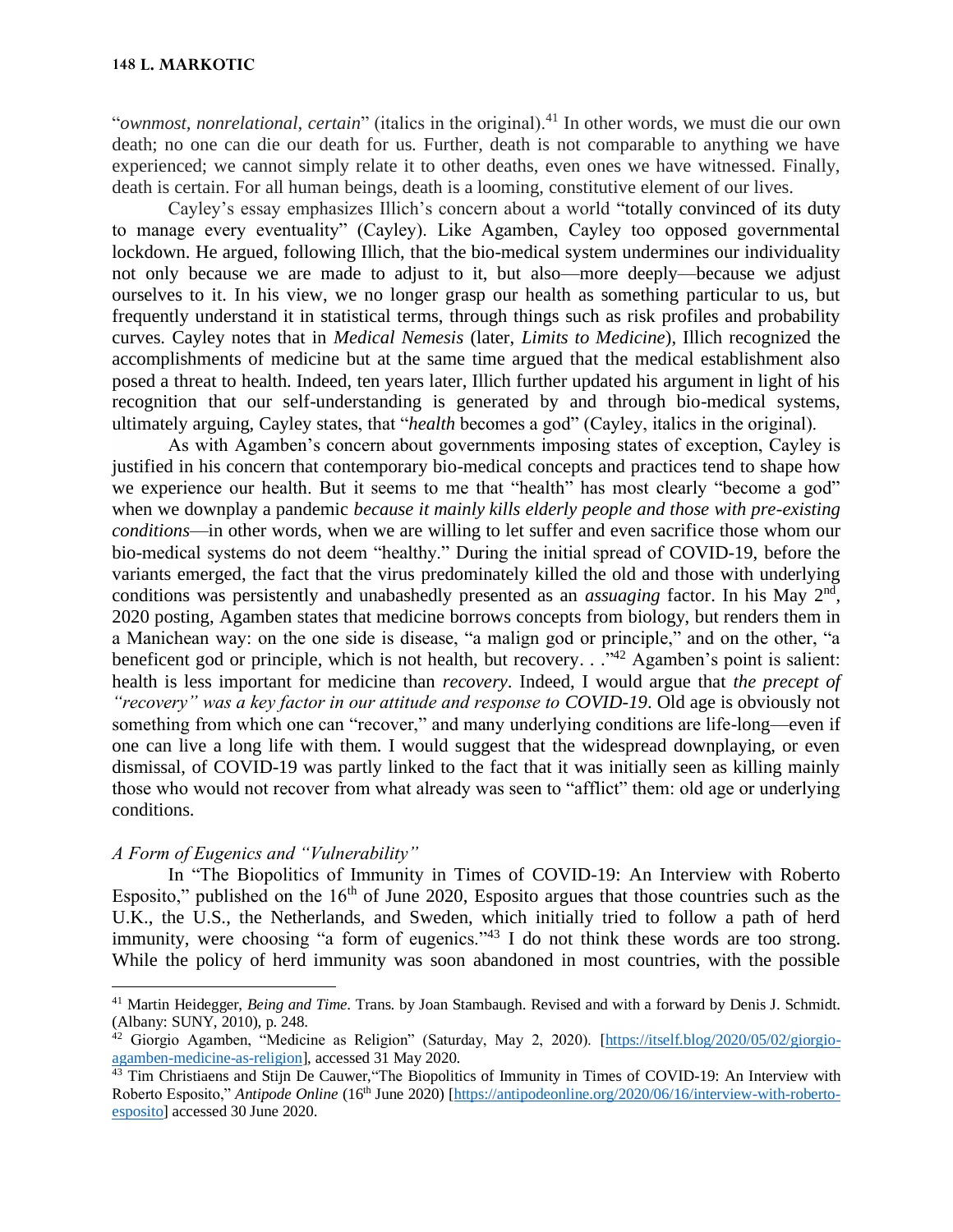exception of Sweden, the willingness to sacrifice the elderly and those with underlying conditions—in other words, those who would not "recover"—continued. Such persons became precisely what Agamben refers to as "bare life" in *Homo Sacer*, *zoē* rather than *bios*, lives that can be exposed to death.<sup>44</sup>

While Sweden did not institute lockdown in the manner of most other countries, including other Nordic countries, it denied that it was seeking herd immunity, although many believe this was the unacknowledged agenda,<sup>45</sup> and an article in *The Lancet* on December 22<sup>nd</sup>, 2020 refers to "a de-facto herd-immunity approach."<sup>46</sup> Swedish health officers insisted, however, that their response to COVID-19 involved a long-term plan: that COVID-19 is a marathon not a sprint. But in the short term, Sweden was willing to let suffer and sacrifice its elderly: during the first wave, many people in care homes were *not* taken to hospitals or even administered oxygen, including those who were no more than sixty-five years old.<sup>47</sup> A Swedish consultant in anesthetics and intensive care said "he believes 'a lot of lives' could have been saved if more patients had been able to access hospital treatment, or if care home workers were given increased responsibilities to administer oxygen themselves, instead of waiting for specialist COVID-19 response teams or paramedics" (ibid.). In Stockholm, after just a few months of COVID-19 (by the end of July 2020), 7% of care home residents had died. $48$ 

It is worth noting that not only are the elderly frequently regarded as dispensable, but those with underlying conditions are sometimes assumed to have lives less worth living. In *Pandemic Ethics*, Bramble writes the following about COVID-19 also killing young people: "And while many younger people who die from COVID-19 have pre-existing conditions, by no means all do, and not all of these conditions substantially reduce life expectancy or *quality of life.*" (11, my italics). Bramble believes it important to point out that some "healthy" young people die of COVID-19 too and that some of the younger people who die because of preexisting conditions would *not* have had a *substantially reduced* quality of life. It seems presumptuous, however, to link a person's quality of life to their pre-existing conditions. At the fitness center at my university, I occasionally hear extremely fit people talking about what they do when they are not at the gym (spoiler: it does not involve opening a book), and I cannot help but feel sad about their reduced quality of life. I am only being slightly facetious here. The point I am making is that it is deeply problematic to presume a self-evident connection between physical health and "quality of life."

Let me make two final points not unrelated to the elderly and those with pre-existing conditions. Both concern vulnerability. First, it is somewhat misleading to refer to certain persons as "vulnerable" to COVID-19, just as it is incorrect to refer to racialized people and the

<sup>44</sup> Giorgio Agamben, *Homo Sacer: Sovereign Power and Bare Life*. Trans. Daniel Heller-Roazen. (Stanford: Stanford UP, 1998).

<sup>&</sup>lt;sup>45</sup> Gretchen Vogel, "'It's been so, so surreal.' Critics of Sweden's lax pandemic policies face fierce backlash," ScienceMag.org (Oct 6, 2020). [\[https://www.sciencemag.org/news/2020/10/it-s-been-so-so-surreal-critics-sweden-s](https://www.sciencemag.org/news/2020/10/it-s-been-so-so-surreal-critics-sweden-s-lax-pandemic-policies-face-fierce-backlash)[lax-pandemic-policies-face-fierce-backlash\]](https://www.sciencemag.org/news/2020/10/it-s-been-so-so-surreal-critics-sweden-s-lax-pandemic-policies-face-fierce-backlash), accessed 14 Dec 2020.

<sup>46</sup> Mariam Claeson and Stefan Hanson, "COVID-19 and the Swedish enigma," *The Lancet* (December 22, 2020) [\[https://www.thelancet.com/journals/lancet/article/PIIS0140-6736\(20\)32750-1/fulltext\]](https://www.thelancet.com/journals/lancet/article/PIIS0140-6736(20)32750-1/fulltext), accessed 28 Dec 2020.

<sup>47</sup> Maddy Savage, "Coronavirus: What's going wrong in Sweden's care homes?," *BBC News* (19 May 2020). [\[https://www.bbc.com/news/world-europe-52704836\]](https://www.bbc.com/news/world-europe-52704836), accessed 30 May 2020.

<sup>48</sup> Marta Szebehely, "New country report: The COVID-19 Long-Term Care situation in Sweden," *International Long-Term Care Policy Network* (July 23, 2020), [\[https://ltcCOVID.org/2020/07/23/new-country-report-the-](https://ltccovid.org/2020/07/23/new-country-report-the-Covid-19-long-term-care-situation-in-sweden/)[COVID-19-long-term-care-situation-in-sweden/\]](https://ltccovid.org/2020/07/23/new-country-report-the-Covid-19-long-term-care-situation-in-sweden/), accessed 16 Aug 2020. The 7% figure is also referred to in Vogel's article; see note 45 above.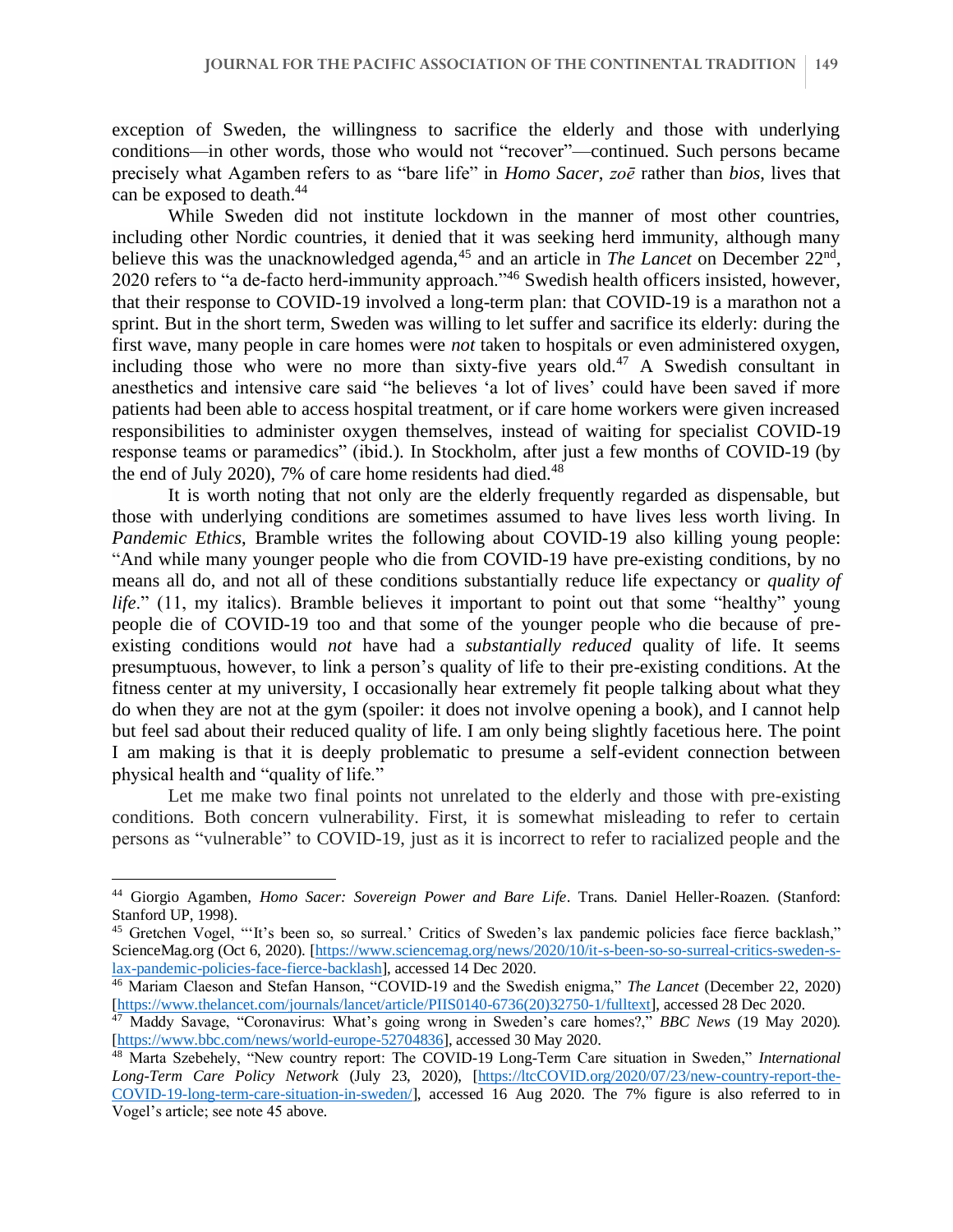#### **150 L. MARKOTIC**

economically poor as "disproportionately vulnerable." They are not vulnerable; they have been *made* vulnerable. Factory farming and wet markets encourage viruses and can be their source. Industrial agriculture, soil erosion, rainforest destruction, deforestation, marine pollution, and the decrease in biodiversity have created conditions that encourage the emergence of new viruses. As Michael Eng writes: "the ongoing catastrophe named the Anthropocene has played a major role in fomenting the enabling conditions of the current global pandemic and in the makingvulnerable of those who inhabit what has come to be called the Global South . . .<sup>49</sup> We in the Global North have both *made* those in the Global South more vulnerable to climate change and created conditions that foster new viruses. Moreover, we make it difficult for the Global South to obtain vaccines and to reduce the spread of pandemics in other ways. Simply put, we should stop talking about countries in the Global South as *being* more vulnerable to pandemics, just as we should probably stop talking about elderly persons and persons with underlying conditions as *being* more vulnerable to COVID-19. Instead, we should refer to those whom we have *rendered*  vulnerable. In *Negative Dialectics*, Adorno criticizes any and all rationalization of the "smallest trace of senseless suffering," writing: "'While there is a beggar, there is a myth,' as [Walter] Benjamin put it."<sup>50</sup> One could say that while there is someone in the world senselessly suffering from COVID-19, there is myth. Viruses are too often depicted as something that "happens," like a meteorite hitting the earth, rather than something we may help hatch through the ways in which we interact with our environment and with non-human animals, and which our social practices and politics further.

Second, we need to think more about the difficulty we have with the very notion of vulnerability. At the beginning of this article I discussed my own denial. I realized that I may have wished not to face the fact of inadequacies in long term care homes. But a further reason I may have been in denial about the possibility (likelihood?) of COVID-19 decimating care homes was a resistance to thinking about vulnerability. As Kimberly Lamm notes, vulnerability "is something that is difficult to think about and easy to deny."<sup>51</sup> She also notes that vulnerability is frequently feminized, "most readily associated with female bodies."<sup>52</sup> Historically and theoretically, furthermore, conceptions of "the feminine" have been associated with weakness, dependence, and instability. Not wanting to find ourselves in the traditionally disparaged "feminine" position may have been a factor in our response to this pandemic. Acknowledging COVID-19's seriousness, including by physical distancing and wearing masks, may have made us feel vulnerable and weak. Recognizing that, for those of us in North America, something that originated on the other side of the globe could disrupt our lives may have undermined our sense of independence and security. And the fact that we *could infect others* even though we felt fine, perhaps even felt great, may have undermined our experiential sense of self. Indeed, this may have contributed to the resistance to grasping asymptomatic transmission. All of this is only speculation, of course. But I do believe it is helpful for us to think about the gendered inscription of vulnerability and how such inscriptions may have inflected our responses to COVID-19, to

<sup>49</sup> Michael Eng, unpublished paper presented at a PACT meeting on "COVID, Race, and the Making-Vulnerable of Populations" (28 August 2020).

<sup>50</sup> Theodor Adorno, *Negative Dialectics*, trans. E. B. Ashton (New York: Continuum, 1973), p. 203.

<sup>51</sup> Kimberly Lamm, unpublished paper presented at a PACT meeting on "Resilience and Renewal" (26 June 2020).  $52$  Ibid., p. 2. Lamm makes the further important point that care of the vulnerable is feminized and racialized: "In the world of work, vulnerability is linked to the hierarchies of gender and race upon which reproductive labor relies, which is one way of saying that it is women, people of color, and particularly women of color doing the very hard, hands on affectively dense, and now even more risky work of taking care of vulnerable people. The care vulnerability requires is feminized and linked to exposure, passivity, and even disposability" (ibid., p. 2).